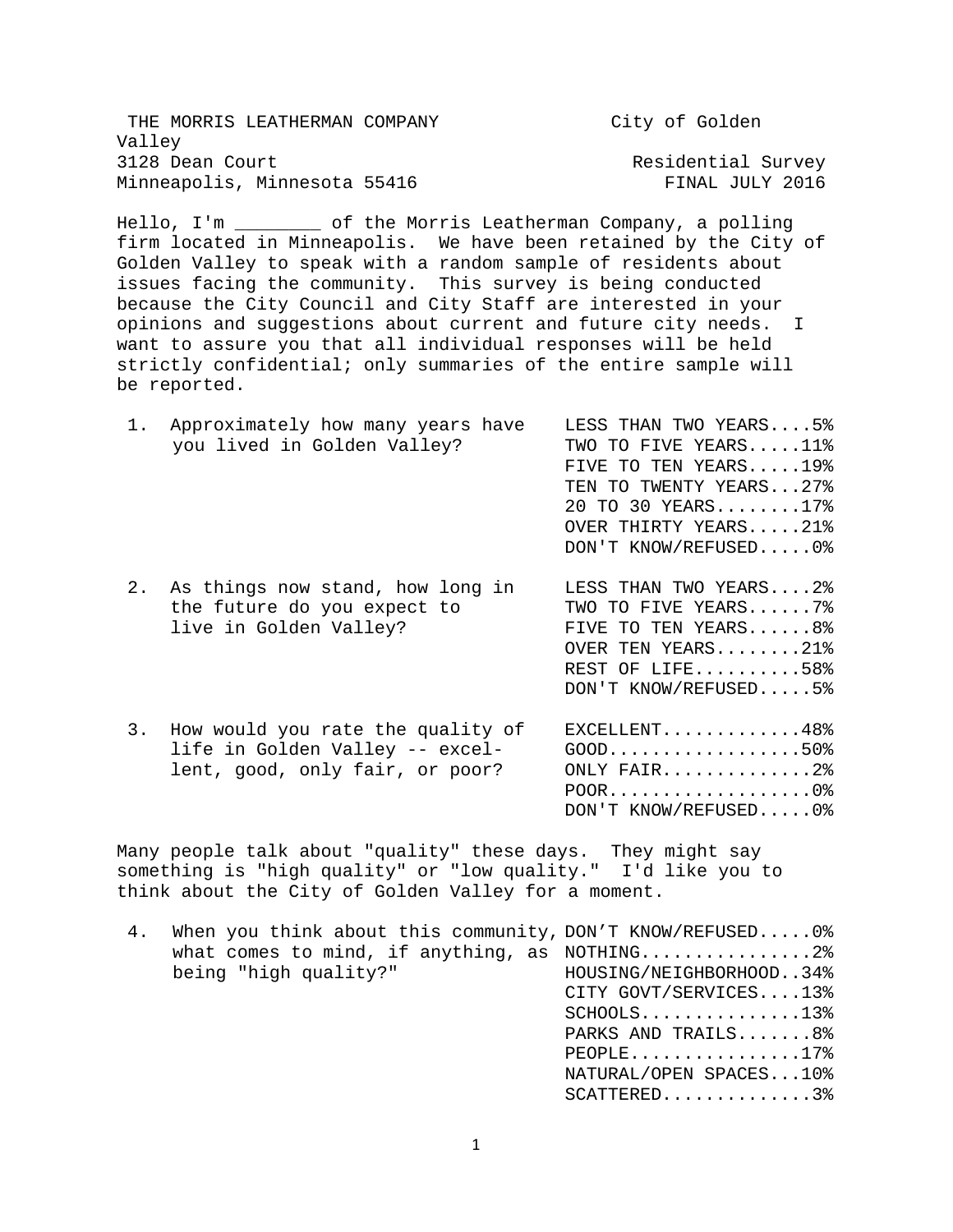| 5. | And, when you think about this com-<br>munity, what comes to mind, if any-<br>thing, as being "low quality?"                                                | UNSURE8%<br>$NOTHING.$ 39%<br>CITY COUNCIL/GOVT2%<br>$STREETS$ 15%<br>JOB MARKET7%<br>ECONOMIC DEVELOPMENT5%<br>$SCHOOLS$ 4%<br>LOW INCOME HOUSING14%<br>LACK PUBLIC TRANSIT 4%<br>$SCATTERED$ 3%                                     |
|----|-------------------------------------------------------------------------------------------------------------------------------------------------------------|---------------------------------------------------------------------------------------------------------------------------------------------------------------------------------------------------------------------------------------|
| 6. | What do you think is the most seri- UNSURE11%<br>ous issue facing Golden Valley<br>today?                                                                   | $NOTHING$ 27%<br>HIGH TAXES14%<br>POOR CITY SPENDING5%<br>RISING CRIME7%<br>LACK OF JOBS5%<br>LACK OF BUSINESSES2%<br>TOO MUCH GROWTH7%<br>STREET MAINTENANCE6%<br>GROWING DIVERSITY8%<br>LIGHT RAIL DEVELOPMENT.6%<br>$SCATTERED$ 3% |
| 7. | All in all, do you think things in<br>Golden Valley are generally headed<br>in the right direction, or do you<br>feel things are off on the wrong<br>track? | RIGHT DIRECTION88%<br>WRONG TRACK9%<br>DON'T KNOW/REFUSED3%                                                                                                                                                                           |

Moving on....

As you may know, property taxes are divided between the City of Golden Valley and various other units of local government. Thinking about the amount going to the City....

8. Do you think the city portion of VERY HIGH..............17%<br>your property taxes, which funds SOMEWHAT HIGH.........45% your property taxes, which funds SOMEWHAT HIGH.........45%<br>City services in Golden Valley is ABOUT AVERAGE.........33% City services in Golden Valley is ABOUT AVERAGE.........33%<br>very high, somewhat high, about av- SOMEWHAT LOW...........0% very high, somewhat high, about av-<br>erage, somewhat low or very low in VERY LOW................0% erage, somewhat low or very low in VERY LOW...............0% comparison with nearby suburban communities?

I would like to read you a list of a few city services. For each one, please tell me whether you would rate the quality of the service as excellent, good, only fair, or poor? (ROTATE)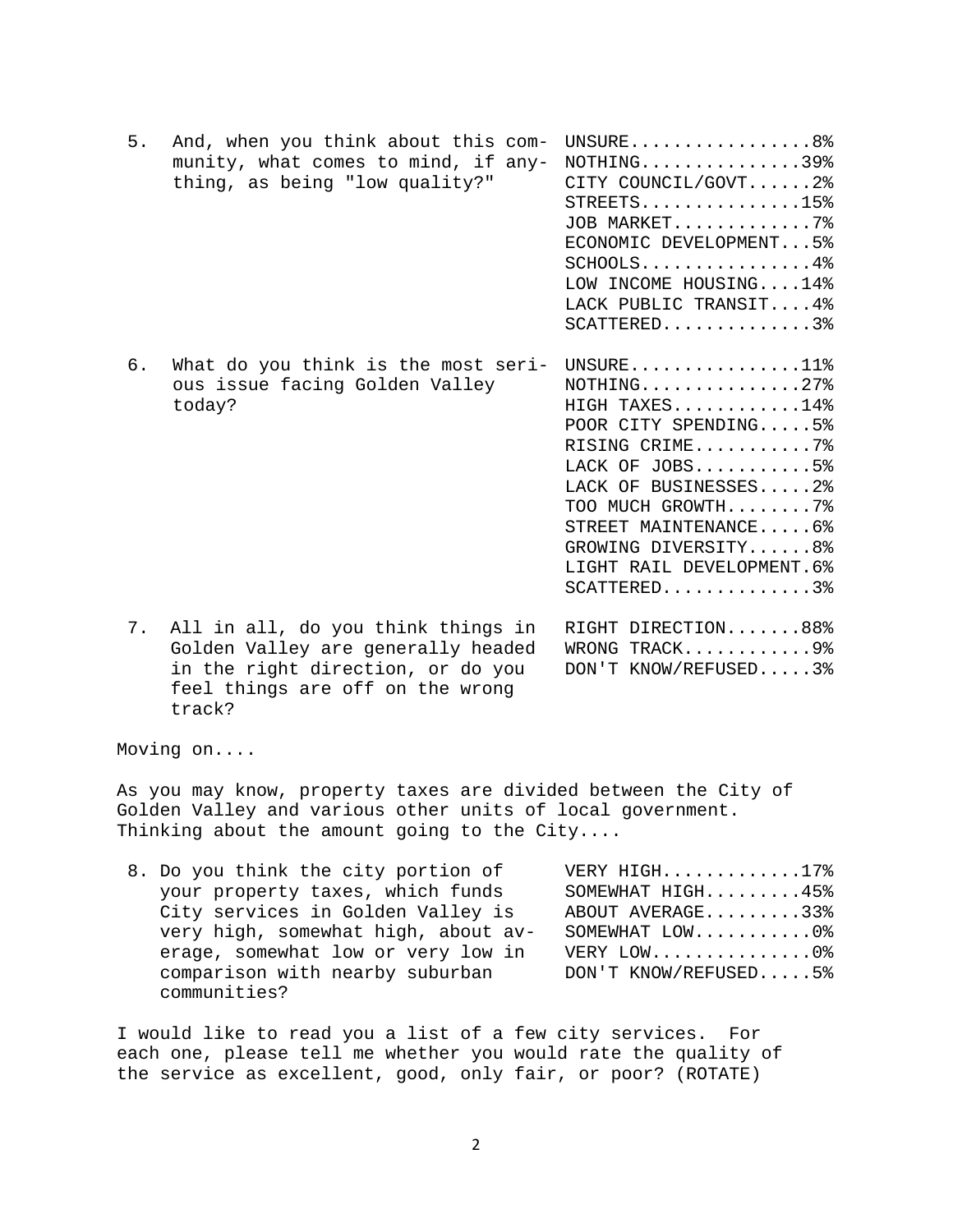|     |                               | EXCL   | <b>GOOD</b> | FAIR                | POOR.            | DK/R                |
|-----|-------------------------------|--------|-------------|---------------------|------------------|---------------------|
| 9.  | Police protection?            | 54%    | 44%         | $1\,$               | $1\mathrmdegree$ | $1\%$               |
| 10. | Fire protection?              | 56%    | 38%         | $1\%$               | 0%               | $5\%$               |
| 11. | Recycling service?            | 35%    | 58%         | $2\,$               | 0%               | $6\%$               |
| 12. | Storm drainage and flood      |        |             |                     |                  |                     |
|     | control?                      | 37%    | 59%         | 0 %                 | 0%               | $4\,$               |
| 13. | Park maintenance?             | 52%    | 45%         | $1\,$               | 0%               | 2 <sup>°</sup>      |
| 14. | City recreation facilities?   | 39%    | 58%         | 0%                  | 0%               | 3%                  |
| 15. | City-sponsored recreation     |        |             |                     |                  |                     |
|     | programs?                     | 41%    | $52\%$      | 0 %                 | 0%               | 7 <sup>°</sup>      |
| 16. | Neighborhood Watch Programs?  | 28%    | 54%         | $4\,$               | 2 <sup>8</sup>   | 12 <sub>8</sub>     |
| 17. | Animal control?               | 27.8   | 64%         | $4\,$               | $1\%$            | $4\,$               |
| 18. | Communications, such as news- |        |             |                     |                  |                     |
|     | letters, cable television,    |        |             |                     |                  |                     |
|     | media coverage and web site?  | 39%    | 54%         | $1\mathrm{\degree}$ | 0%               | 5 <sup>°</sup>      |
| 19. | Street lighting?              | 32%    | 59%         | 7%                  | 2 <sup>°</sup>   | $1\mathrm{\degree}$ |
| 20. | Code enforcement for          |        |             |                     |                  |                     |
|     | property maintenance?         | $36\%$ | 58%         | 3%                  | 0 <sup>°</sup>   | 4 <sup>°</sup>      |
| 21. | Quality of city drinking      |        |             |                     |                  |                     |
|     | water?                        | 39%    | 57%         | 3%                  | $1\%$            | 0%                  |
| 22. | Dependability of city         |        |             |                     |                  |                     |
|     | drinking water?               | 47%    | 52%         | $1\%$               | 0 <sup>°</sup>   | 0%                  |
| 23. | Quality of sanitary sewer     |        |             |                     |                  |                     |
|     | service?                      | $40\%$ | 60%         | 0%                  | 0%               | 0%                  |
| 24. | Dependability of sanitary     |        |             |                     |                  |                     |
|     | sewer service?                | 40%    | 60%         | 0 <sub>8</sub>      | 0 <sup>8</sup>   | 0%                  |

Now, for the next three city services, please consider only their job on city-maintained streets and roads. That means excluding interstate highways, state and county roads taken care of by other levels of government. Hence, Interstate 394, Highway 55, Highway 100, County Road 156 or Winnetka Avenue, should not be considered. How would you rate ....

|                            | EXCL GOOD FAIR POOR DK/R |  |  |
|----------------------------|--------------------------|--|--|
| 25. City street repair and |                          |  |  |
| maintenance?               | 23% 61% 10% 7%           |  |  |
| 26. Snow plowing?          | $34\%$ 64% 2% 0%         |  |  |

IF ANY SERVICE IS RATED "ONLY FAIR" OR "POOR" IN QUESTIONS #9 TO #26, ASK: (n=139)

3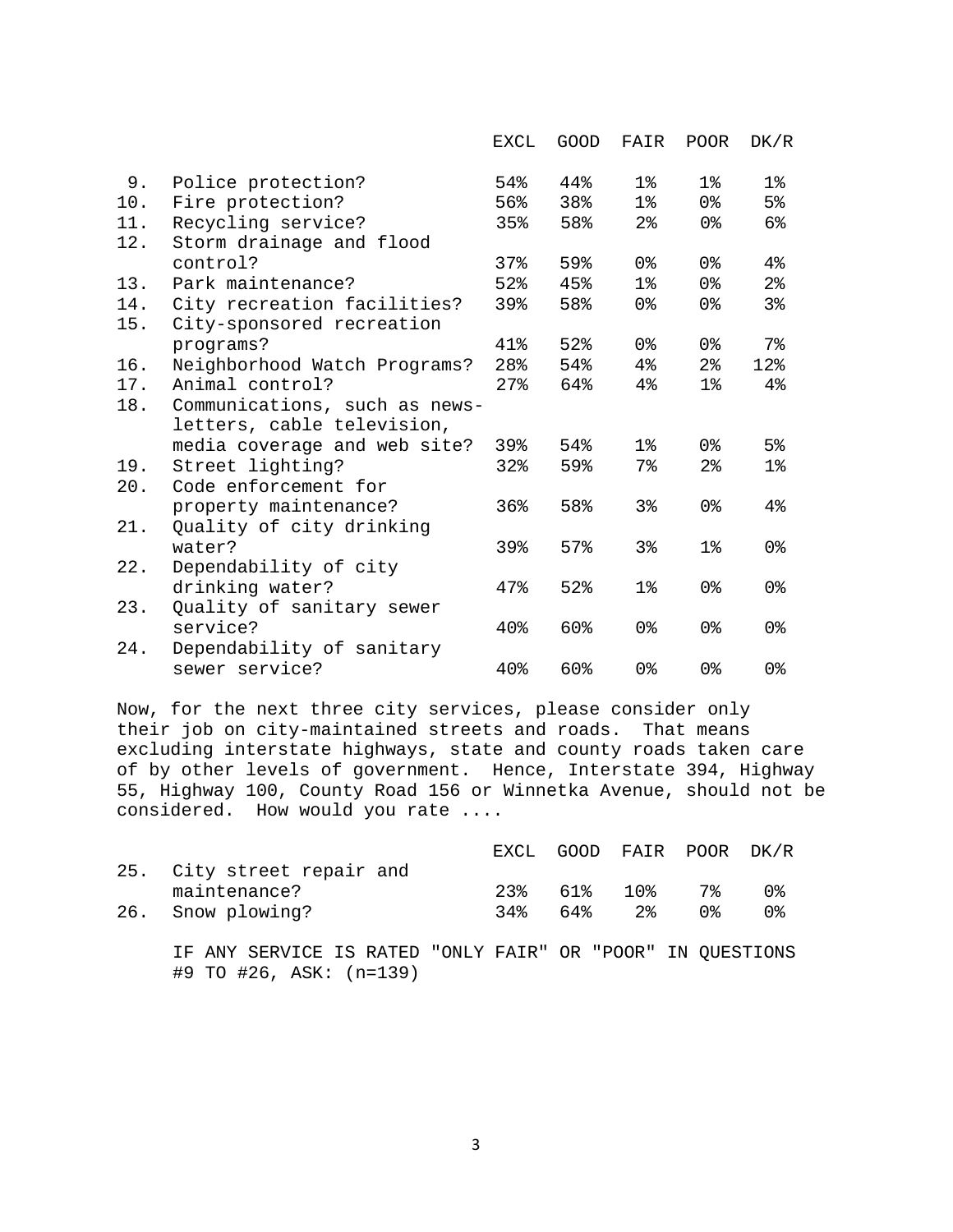|     | 27.    | Why did you rate _______<br>as (only fair/poor)?                                                                                                                                                                                                                                              | DON'T KNOW/REFUSED0%<br>SLOW SERVICE6%<br>POOR STREET REPAIR32%<br>POOR WATER10%<br>LOOSE ANIMALS 9%<br>POOR QUALITY SERVICE2%<br>MORE LIGHTS15%<br>WEEKLY RECYCLING2%<br>MORE NEI WATCH11%<br>$RUDE/UNHELPFUL$ 2%<br>MORE PROACTIVE11% |
|-----|--------|-----------------------------------------------------------------------------------------------------------------------------------------------------------------------------------------------------------------------------------------------------------------------------------------------|-----------------------------------------------------------------------------------------------------------------------------------------------------------------------------------------------------------------------------------------|
| 28. |        | When you consider the property<br>taxes you pay and the quality of<br>city services you receive, would<br>you rate the general value of city<br>services as excellent, good, only<br>fair, or poor?                                                                                           | $EXCELLENT$ 12%<br>$GOOD$ 80%<br>ONLY FAIR3%<br>$POOR$ 1%<br>DON'T KNOW/REFUSED4%                                                                                                                                                       |
| 29. | level? | Would you favor or oppose an in-<br>crease in city property taxes,<br>if it were needed to maintain<br>city services at their current                                                                                                                                                         | $FAVOR$ 60%<br>OPPOSE35%<br>DON'T KNOW/REFUSED5%                                                                                                                                                                                        |
| 30. |        | What should be the highest priority for city services?<br>(ROTATE AND READ LIST)                                                                                                                                                                                                              |                                                                                                                                                                                                                                         |
|     |        | Creating community connections, such as<br>neighborhood associations and community events18%<br>Maintaining and improving infrastructure, such<br>as roads, water and sewer49%<br>Improving public safety15%<br>More housing development in high-traffic areas<br>rather than neighborhoods5% |                                                                                                                                                                                                                                         |

Continuing....

In an effort to improve snowplowing, two years ago the City passed a winter parking ordinance that restricts parking on City streets from midnight to 6 am from November 1 through March 31.

DON'T KNOW/REFUSED.......................................3%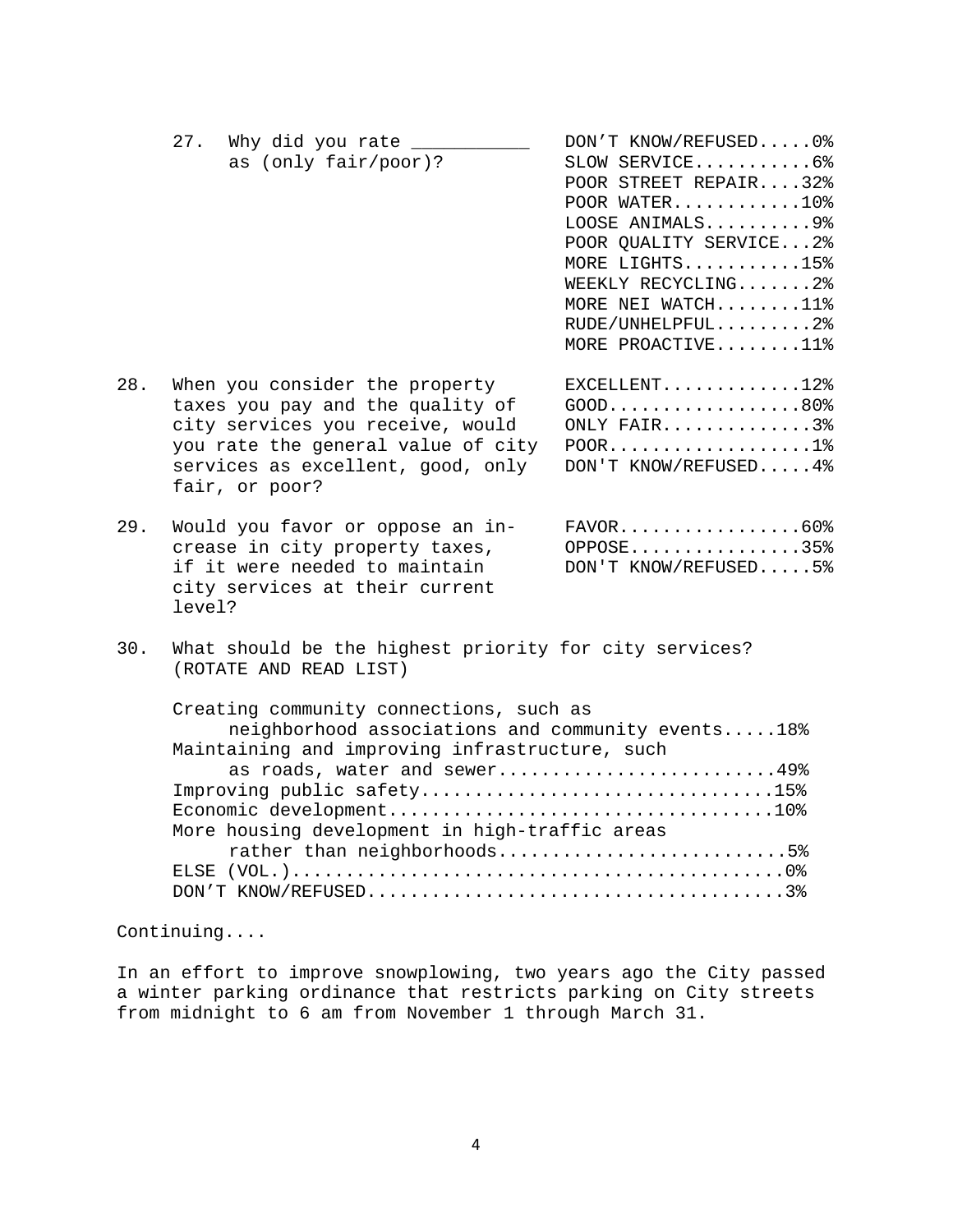31. Would you favor or oppose changing STRONGLY FAVOR...........7%<br>the ordinance to restrict parking FAVOR.................57% the ordinance to restrict parking FAVOR..................57%<br>from 2am to 6am? (WAIT FOR RE- OPPOSE...............22% from 2am to 6am? (WAIT FOR RE- OPPOSE................22%<br>SPONSE) Do you feel strongly that STRONGLY OPPOSE.......10% SPONSE) Do you feel strongly that<br>way? DON'T KNOW/REFUSED.....5%

Thinking about city infrastructure, such as water and sanitary sewer systems, roads and parks....

32. Are you concerned about the aging NO......................39%<br>of the city's infrastructure? (IF YES/VERY CONCERNED....10% of the city's infrastructure? "YES," ASK:) How concerned are you YES/SOMEWHAT CONCERN..34%<br>- very concerned, somewhat con- YES/NOT TOO CONCERN...15% – very concerned, somewhat concerned, not too concerned or not at YES/NOT AT ALL CONCERN.3%<br>all concerned? DON'T KNOW/REFUSED.....0% DON'T KNOW/REFUSED.....0%

Studies have shown infrastructure in mature cities across the United States needs major repair and replacement in coming years.

For each of the following infrastructure projects, please tell me if you strongly support the City using property taxes or fees to repair and replace it, somewhat support, somewhat oppose or strongly oppose.

|                                    |  | STS SMS SMO STO DKR |  |
|------------------------------------|--|---------------------|--|
| 33. Water and sewer pipes?         |  | 26% 54% 14% 6% 1%   |  |
| 34. City buildings and facilities? |  | 26% 42% 18% 15% 0%  |  |
| 35. Sidewalks and trails?          |  | 29% 48% 14% 9% 1%   |  |
| 36. City roads?                    |  | 46% 42% 8% 5% 0%    |  |
|                                    |  |                     |  |

Moving on.....

I would like to read you a list of characteristics of a community. For each one, please tell me if you think Golden Valley currently has too many or too much, too few or too little, or about the right amount.

|     |                                | MANY<br>/MCH      | FEW/<br>LITT | ABT<br>RGHT | DK/<br><b>REFD</b> |
|-----|--------------------------------|-------------------|--------------|-------------|--------------------|
|     | 37. affordable rental units?   | 20%               | 2.4%         | 49%         | 7%                 |
| 38. | luxury high amenity rental     |                   |              |             |                    |
|     | units?                         | $21\%$            | 18%          | 50%         | 12 <sub>8</sub>    |
| 39. | Condominiums and townhouses?   | 13 <sup>8</sup>   | $12$ $\circ$ | 69%         | $7\,$              |
| 40. | Starter homes for young        |                   |              |             |                    |
|     | families?                      | 8 <sup>°</sup>    | 30%          | 57%         | 5 <sup>8</sup>     |
| 41. | "Move up" housing for families |                   |              |             |                    |
|     | looking for a larger home?     | $15$ <sup>2</sup> | 16%          | 65%         | $5\%$              |
|     |                                |                   |              |             |                    |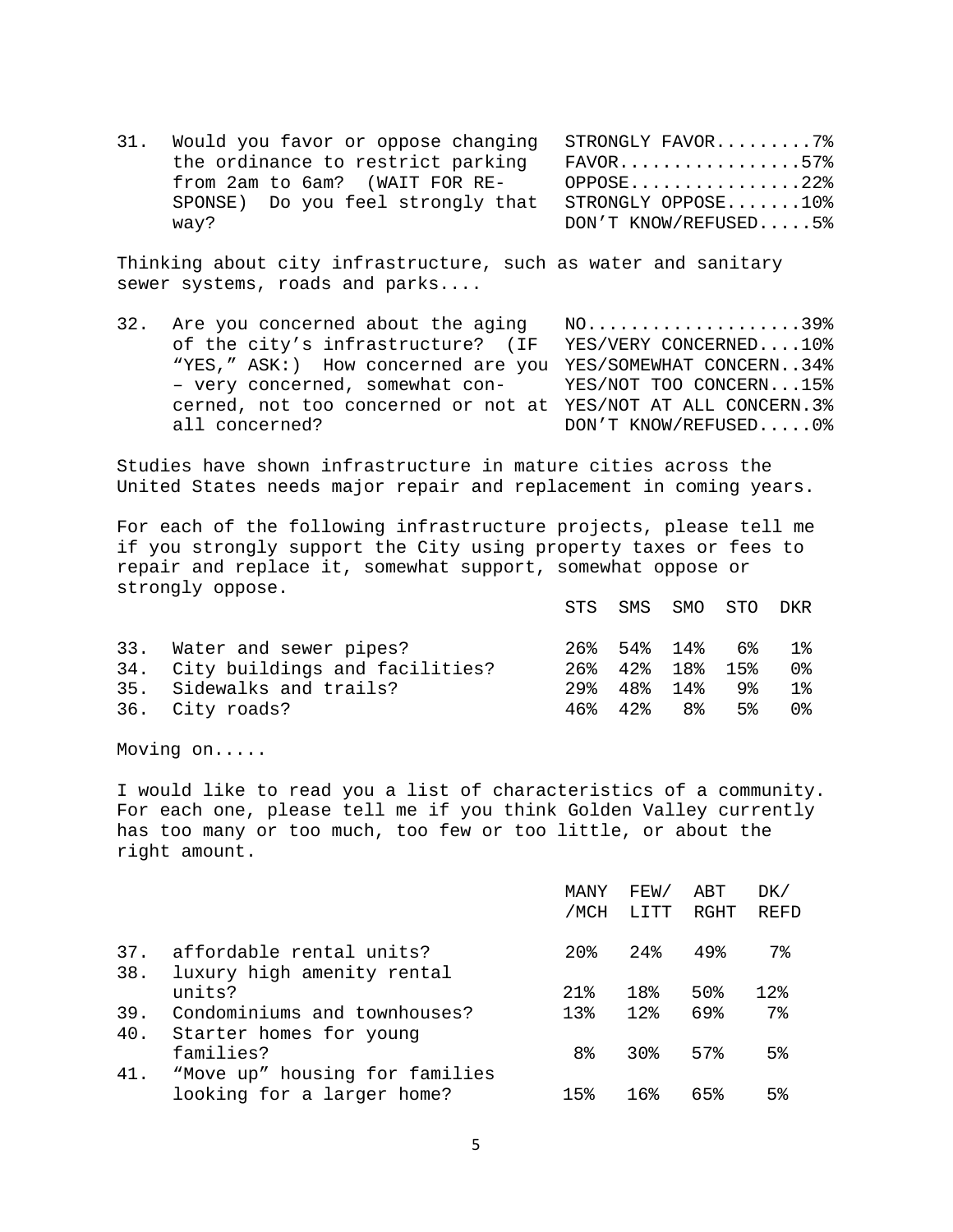| 42.        | Executive high-end housing?                                                                                                     | 20 <sub>8</sub><br>MANY<br>/MCH | 12%<br>FEW/<br>LITT | 59%<br>ABT<br>RGHT | 10%<br>DK/<br><b>REFD</b>                                         |
|------------|---------------------------------------------------------------------------------------------------------------------------------|---------------------------------|---------------------|--------------------|-------------------------------------------------------------------|
| 43.<br>44. | assisted living for seniors?<br>one level housing for seniors                                                                   | 5 <sup>°</sup>                  | $26$ $%$            | 56%                | 13%                                                               |
| 45.        | maintained by an association?<br>affordable housing, defined as<br>a single family home costing less                            | $5\%$                           | 25%                 | 57%                | 13%                                                               |
|            | than \$160,250?                                                                                                                 | 8 <sup>°</sup>                  | $31\%$              | 54%                | $7\%$                                                             |
| 46.        | Parks and open spaces?                                                                                                          | 14%                             | 10%                 | 76%                | 0 <sup>°</sup>                                                    |
| 47.        | Trails and bikeways?                                                                                                            | 12%                             | 9%                  | 79%                | $1\%$                                                             |
| 48.        | Light manufacturing businesses                                                                                                  |                                 |                     |                    |                                                                   |
|            | and jobs?                                                                                                                       | $7\,$                           | 17%                 | 72%                | 5 <sup>°</sup>                                                    |
| 49.        | Service and retail establish-                                                                                                   |                                 |                     |                    |                                                                   |
|            | ments?                                                                                                                          | 11%                             | 21%                 | 68%                | $1\%$                                                             |
| 50.        | Entertainment establishments,<br>such as movie theaters and                                                                     |                                 |                     |                    |                                                                   |
|            | night clubs?                                                                                                                    | 9%                              | 28%                 | 61%                | 2 <sup>°</sup>                                                    |
| 51.        | Restaurants?                                                                                                                    | 9%                              | 18%                 | 73%                | $1\%$                                                             |
| 52.        | How would you rate general econo-<br>mic development in the City of<br>Golden Valley -- excellent,<br>good, only fair, or poor? |                                 |                     |                    | $EXCELLENT$ 14%<br>$POOR$ 0%<br>DON'T KNOW/REFUSED1%              |
| 53.        | How would you rate the city's ef-<br>forts to attract new businesses --<br>- excellent, good, only fair or<br>poor?             |                                 |                     |                    | EXCELLENT14%<br>$GOOD$ 76%<br>ONLY FAIR5%<br>DON'T KNOW/REFUSED5% |

As the City of Golden Valley continues economic development....

54. Are there any types of development you would like to see in the city? (IF "YES," ASK:) What are they?

UNSURE, 2%; NO, 15%; RESTAURANTS, 12%; SERVICES BUSINESSES, 3%; STARTER HOMES, 7%; HIGH-END MULTI-HOUSING, 5%; MOVIE THEATER, 5%; BIG BOX RETAIL, 13%; JOBS, 4%; ASSISTED LIVING, 11%; AFFORDABLE HOUSING, 6%; TEEN CENTER, 3%; WATER PARK, 6%; UPSCALE NIGHTLIFE BARS/CLUBS, 4%; SCATTERED, 4%.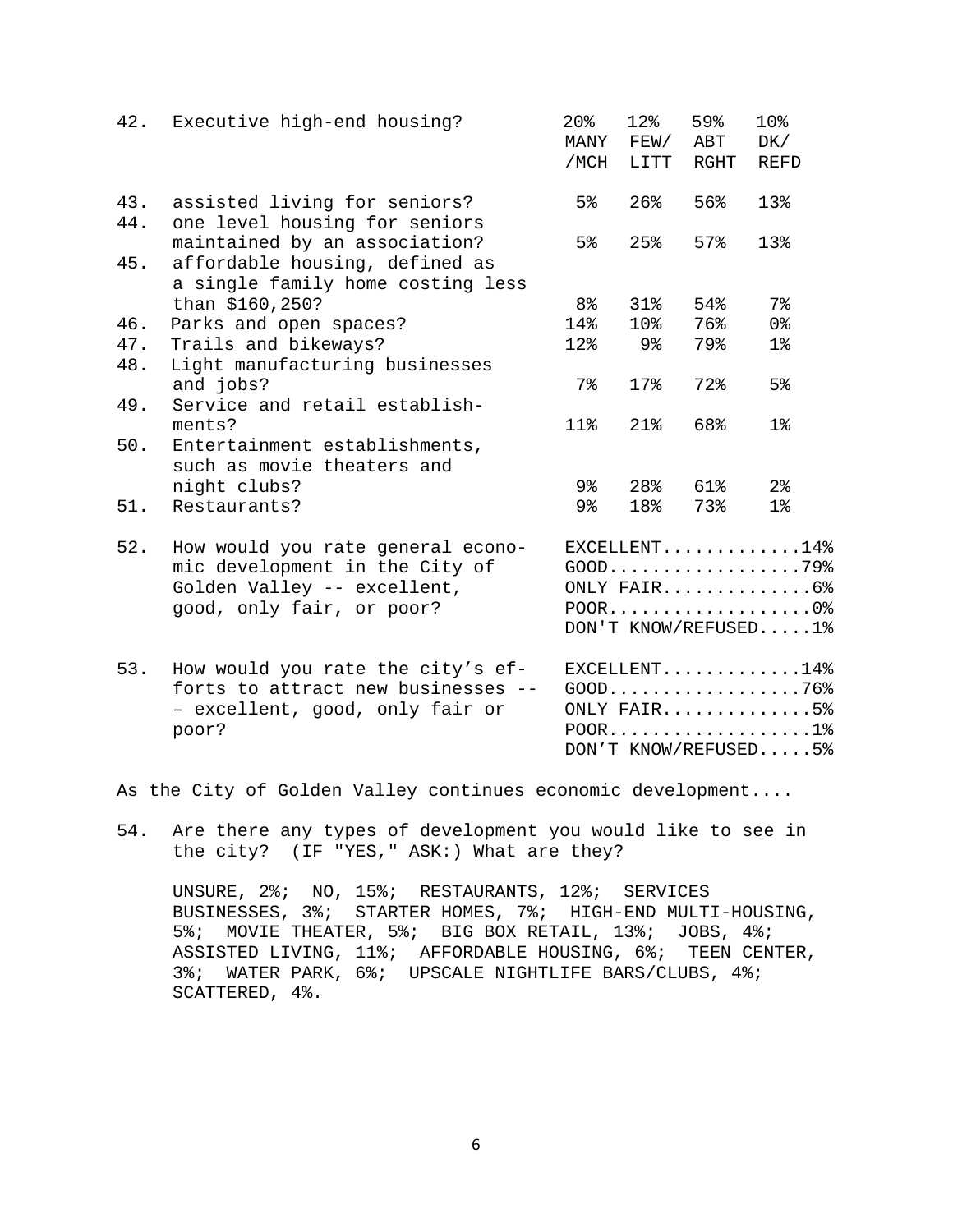55. Are there any types of development you would strongly oppose?

UNSURE, 4%; NO, 26%; APARTMENTS, 15%; PARKS, 2%; TRAILS/BIKEWAYS, 4%; SERVICE BUSINESSES, 3%; BARS/LIQUOR STORES, 8%; LOW INCOME HOUSING, 8%; HIGH-END MULTI-HOUSING, 3%; RESTAURANTS, 8%; HIGH-END SINGLE FAMILY HOMES, 8%; LIGHT RAIL, 3%; BIG BOX RETAIL, 3%; ADULT ESTABLISHMENTS, 3%; SCATTERED, 3%.

Continuing....

| 56. How would you rate the general | $EXCELLENT$ 18%      |
|------------------------------------|----------------------|
| condition and appearance of indus- | GOOD79%              |
| trial, commercial and residential  | ONLY FAIR3%          |
| properties in Golden Valley - ex-  | $POOR$ 1%            |
| cellent, good, only fair or poor?  | DON'T KNOW/REFUSED0% |

Current market trends have encouraged Golden Valley property owners to significantly remodel their residences, subdivide their lot to accommodate additional houses, and even tear down and reconstruct their current homes. Recent changes in City ordinances still allow property owners to subdivide their lots, but reduce opportunities to do so.

| 57. Do you support or oppose these       | STRONGLY YES12%                         |
|------------------------------------------|-----------------------------------------|
| recent changes to limit the              | YES54%                                  |
| subdividing of current residential NO16% |                                         |
| lots? (WAIT FOR RESPONSE)                | $STRONGLY NO.\dots \dots \dots \dots 5$ |
| Do you feel strongly that way?           | DON'T KNOW/REFUSED13%                   |

Thinking about another topic....

|  | 58. In one or two words, what is your | DON'T KNOW/REFUSED0%                                               |
|--|---------------------------------------|--------------------------------------------------------------------|
|  | perception of the Golden Valley       | $NOTHING.$ 1%                                                      |
|  | Police Department?                    | $EXCELLENT$ 42%                                                    |
|  |                                       | $GOOD$ 28%                                                         |
|  |                                       | HELPFUL16%                                                         |
|  |                                       |                                                                    |
|  |                                       | RUDE/ARROGANT3%                                                    |
|  |                                       | $\text{LAZY} \ldots \ldots \ldots \ldots \ldots \ldots \ldots 1\}$ |
|  |                                       | $NICE \ldots \ldots \ldots \ldots \ldots \ldots 6$                 |

AVERAGE................3%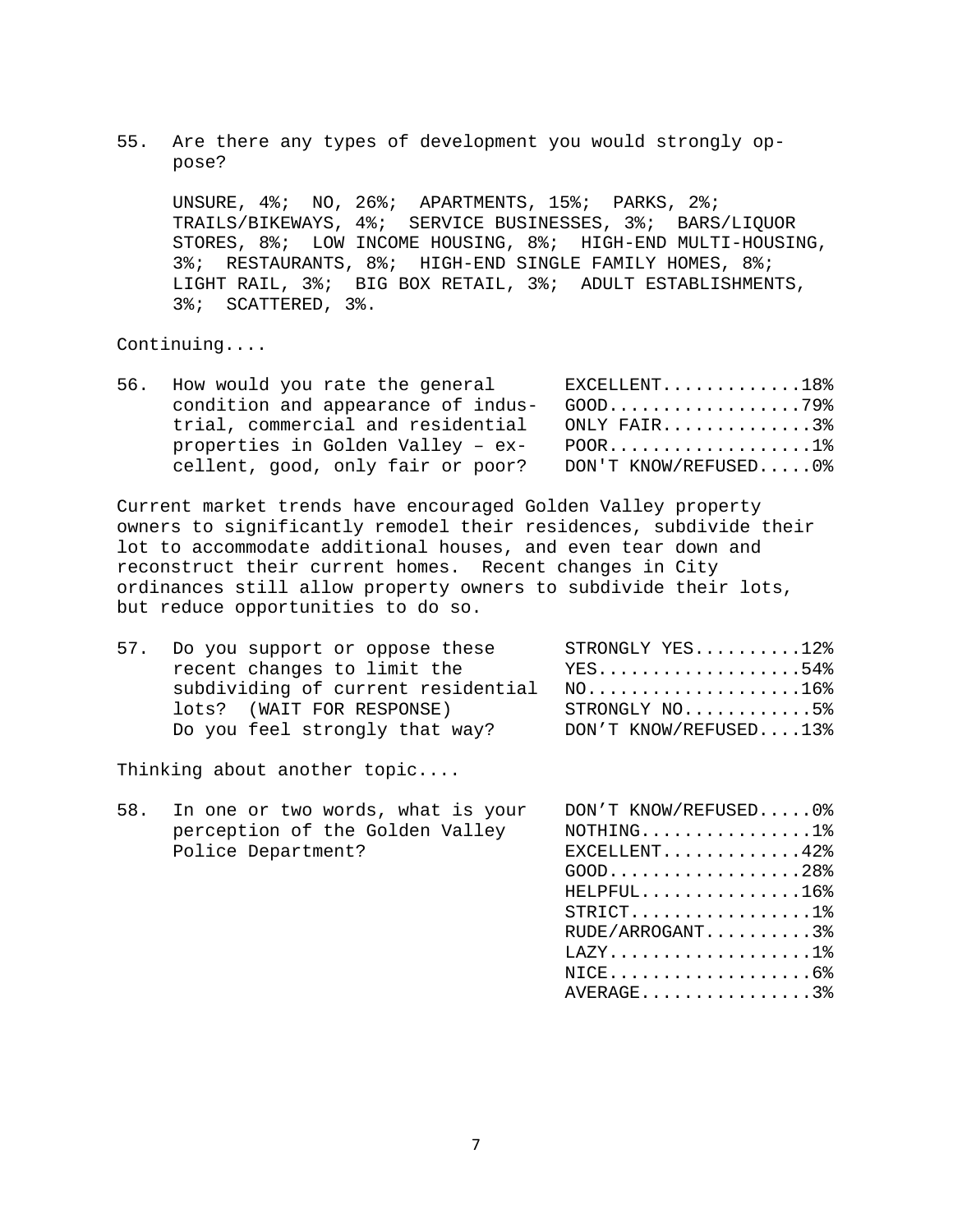- 59. Prior to this survey, were you aware AWARE.................84% of Golden Valley Police Department UNAWARE................16%<br>community programs, such as Night DON'T KNOW/REFUSED.....1% community programs, such as Night to Unite, Police in the Park, the Citizen's Academy, GVPD University, and open houses?
- 60. During the past year, have you YES...................40% or any member of your household NO....................60% had any contact with the Golden Valley Police Department through these community programs?

IF "YES," ASK: (n=161)

- 61. How would you rate your exper- EXCELLENT.............36% ience with these community pro-GOOD.....................61% grams – excellent, good, only ONLY FAIR..............3% FOOR..................0% DON'T KNOW/REFUSED.....0%
- 62. In the past two years, have you YES.....................26%<br>had any other contact with the NO....................74% had any other contact with the NO....................74% Golden Valley Police Department?

IF "YES," ASK: (n=104)

- 63. Was the situation one involv- TRAFFIC VIOLATION.....42%<br>ing traffic violations, in- INVESTIGATION.........18% ing traffic violations, in- INVESTIGATION.........18%<br>vestigation of a crime, pro- EMERGENCY SERVICES....36% vestigation of a crime, pro- EMERGENCY SERVICES....36%<br>viding emergency services, SOMETHING ELSE.........3% viding emergency services,<br>or something else? DON'T KNOW/REFUSED.....1%
- 64. Would you say the way the Po- EXCELLENT.............43% lice Department handled the GOOD..................46%<br>situation was excellent. ONLY FAIR..............4% situation was excellent,<br>good, only fair, or poor? POOR........................7% DON'T KNOW/REFUSED.....0%

DON'T KNOW/REFUSED.....3%

- 65. Would you say the time it YES...................90% took the Police Department to<br>respond was prompt?
- 66. Would you say the Police De-<br>partment personnel were MO.....................11%  $NO.\dots.\dots.\dots.\dots.\dots.11\%$ <br>DON'T KNOW/REFUSED.....0% courteous and acted in a professional manner?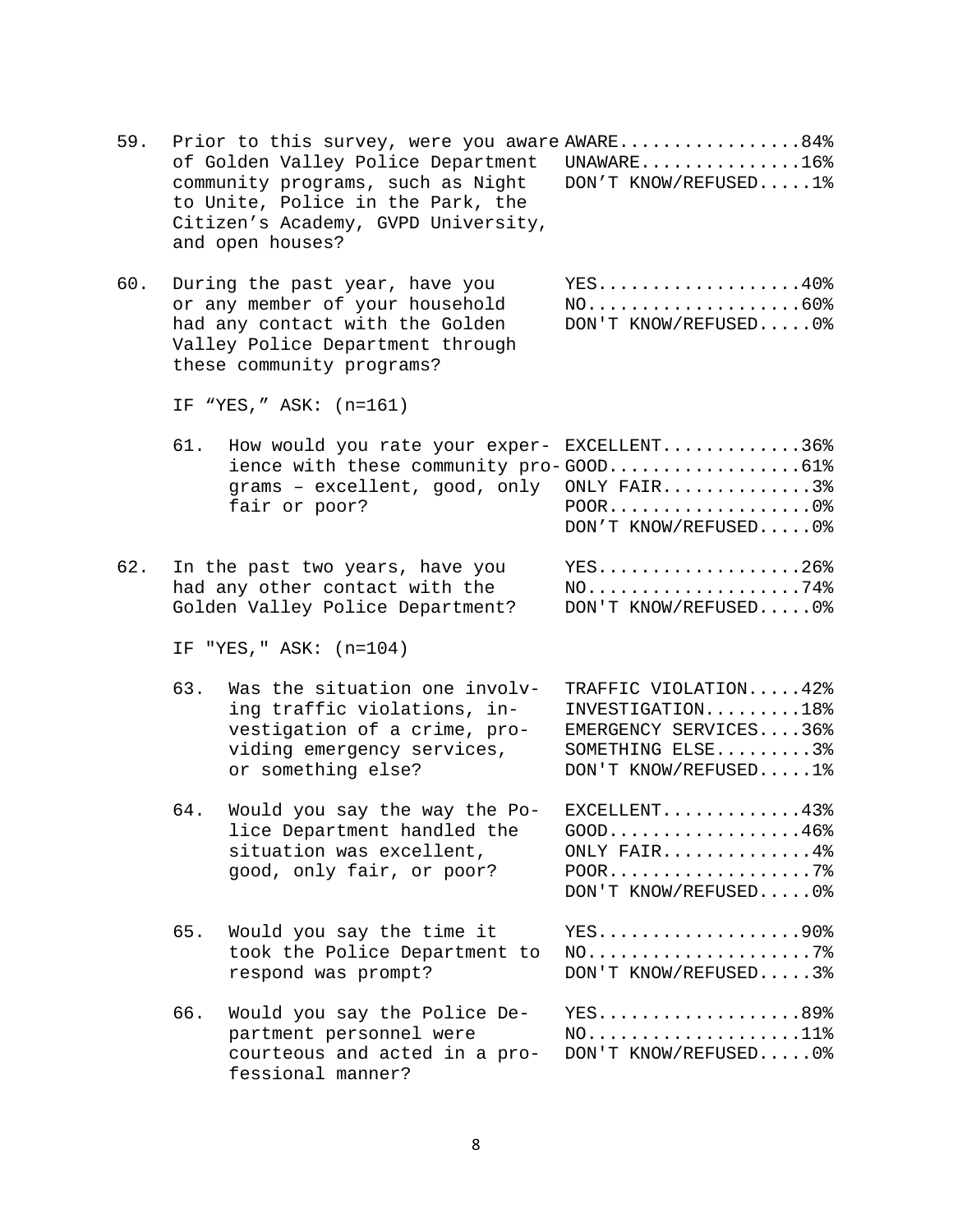67. If you could choose the best way for you to receive information and updates from the Police Department, what would it be?

UNSURE, 3%; NONE, 3%; MAILING, 33%; E-MAIL, 23%; LOCAL NEWSPAPER, 5%; PHONE/TEXTS, 9%; CITY NEWSLETTER, 19%; CITY WEBSITE, 2%; SOCIAL MEDIA, 2%; SCATTERED, 2%.

68. How would you rate the amount of TOO MUCH...............2% police patrolling in your resi- ABOUT RIGHT AMOUNT....94% dential neighborhood -- too much, NOT ENOUGH..............5%<br>about right, or not enough? DON'T KNOW/REFUSED.....0% about right, or not enough?

I would like to read you a short list of current criminal justice issues.

69. Please tell me which one you consider to be the greatest issue in Golden Valley? If you feel that none of these issues are serious in Golden Valley, just say so. (READ LIST)

| Juvenile crime, such as vandalism20% |
|--------------------------------------|
|                                      |
| Violent crime8%                      |
|                                      |
|                                      |
| Business crimes, such as shop-       |
| lifting and check fraud8%            |
| Residential crimes, such as          |
| burglary, theft and disorderly       |
|                                      |
|                                      |
|                                      |
| NONE OF THE ABOVE21%                 |
| DON'T KNOW/REFUSED4%                 |

Golden Valley's firefighters are paid on-call, meaning they are residents and corporate citizens of the City who are paid for the hours they spend training and responding to fire calls from work and home.

| 70.  Would you or any members of house-   YES32% |                      |
|--------------------------------------------------|----------------------|
|                                                  |                      |
| fighter in the city?                             | DON'T KNOW/REFUSED1% |

IF "NO," ASK: (n=127)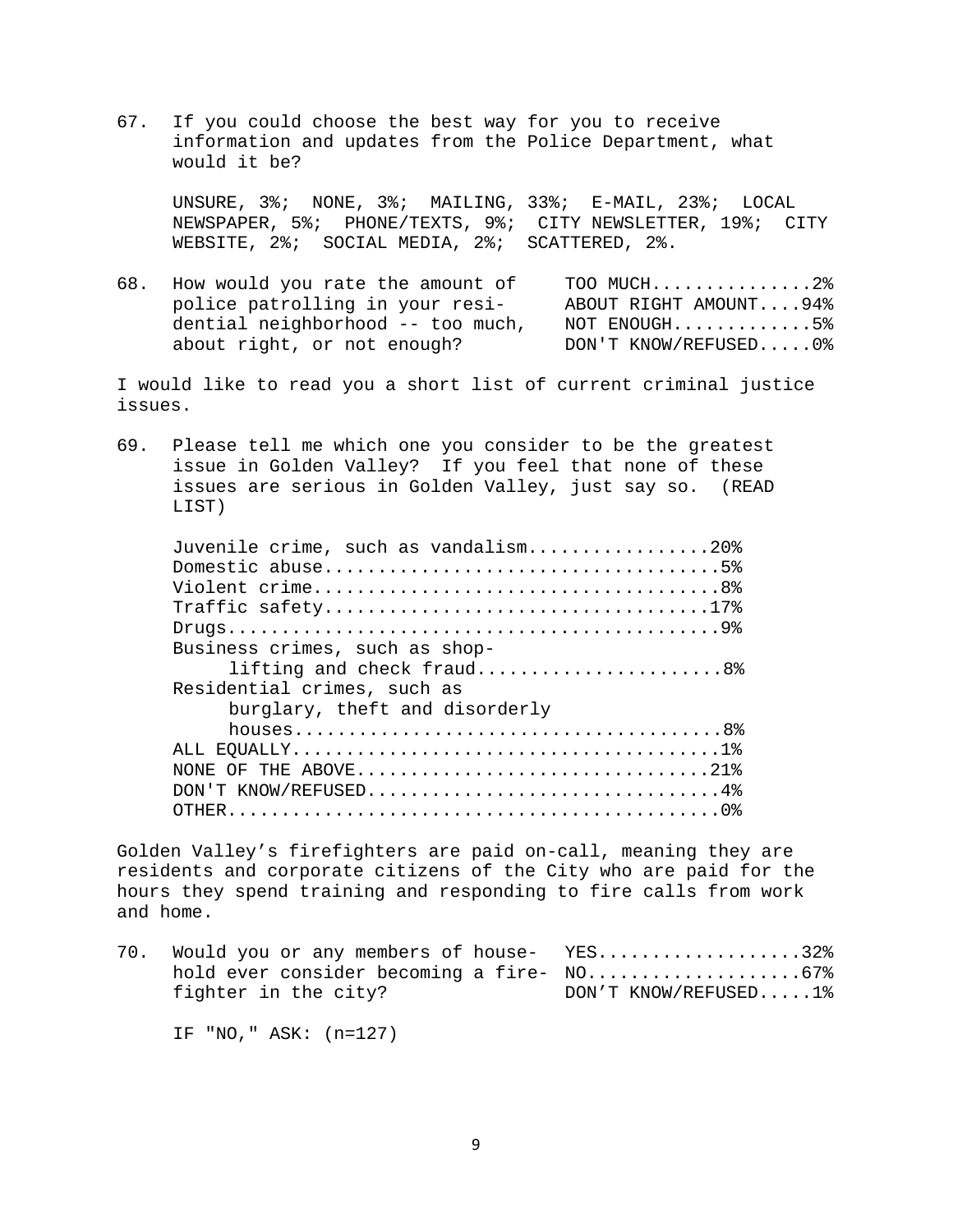|          | 71.       | What are the greatest barriers<br>for you or members of your<br>household to consider becoming NO INTEREST45%<br>a firefighter in the city?                                                                                      | DON'T KNOW/REFUSED1%<br>NO TIME $14%$<br>AGE/HEALTH ISSUES39%<br>NOT HIGH PAY2%              |
|----------|-----------|----------------------------------------------------------------------------------------------------------------------------------------------------------------------------------------------------------------------------------|----------------------------------------------------------------------------------------------|
| minutes. |           | Currently Golden Valley's response time to a fire call is around 8                                                                                                                                                               |                                                                                              |
| 72.      |           | Is this response time acceptable?                                                                                                                                                                                                | $YES$ 79%<br>$NO.$ 17%<br>DON'T KNOW/REFUSED 4%                                              |
|          |           | IF "NO," ASK: (n=67)                                                                                                                                                                                                             |                                                                                              |
|          |           | 73. Would you support a property<br>tax increase to reduce the<br>response time?                                                                                                                                                 | YES72%<br>$NO. 25$<br>DON'T KNOW/REFUSED3%                                                   |
|          | Moving on |                                                                                                                                                                                                                                  |                                                                                              |
| 74.      | Tidy Day? | Have you participated in the City<br>Brush Pick-Up, Leaf Drop or Mighty                                                                                                                                                          | YES55%<br>$NO.$ 45%<br>DON'T KNOW/REFUSED0%                                                  |
|          |           | IF "YES," ASK: (n=220)                                                                                                                                                                                                           |                                                                                              |
|          | 75.       | How would you rate the City<br>Brush Pick-Up, Leaf Drop or<br>Mighty Tidy Day -- excellent,<br>good, only fair or poor?                                                                                                          | $EXCELLENT$ 43%<br>$GOOD$ 57%<br>ONLY FAIR1%<br>$POOR$ 0%<br>DON'T KNOW/REFUSED0%            |
| 76.      |           | How important are the City Brush<br>Pick-up, Leaf Drop or Mighty Tidy<br>Day programs to you and your house-<br>hold - very important, somewhat<br>important, not too important or not DON'T KNOW/REFUSED1%<br>at all important? | VERY IMPORTANT29%<br>SOMEWHAT IMPORTANT48%<br>NOT TOO IMPORTANT15%<br>NOT AT ALL IMPORTANT7% |
|          |           | For each of the following waste removal services, please tell if                                                                                                                                                                 |                                                                                              |

you are currently using the service. For those you are not using, please tell me if you are very interested, somewhat interested or not too interested in that service.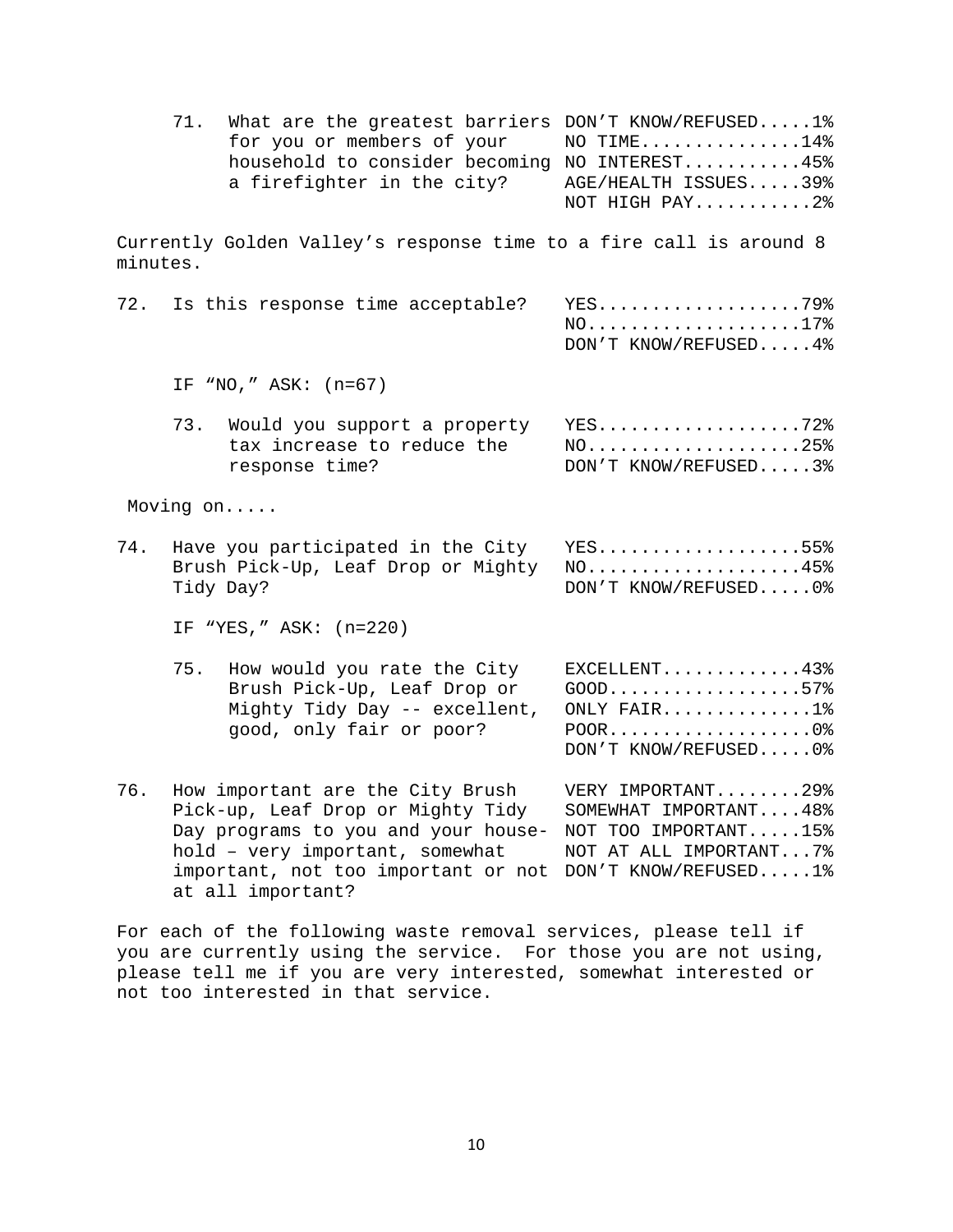| YES VRI SMI NTI DKR |
|---------------------|
|                     |
| 26% 26% 18% 29% 0%  |
|                     |
| 0 %                 |
| 0 %                 |
| 1 %                 |
|                     |

Most communities have one of two systems for garbage collection. In an open collection system, residents choose their hauler from several different companies serving the community. Other cities use an organized collection system, where the City contracts with one hauler for all or part of the city. In an open collection system, residents have the ability to choose, but many neighborhoods may have numerous trucks collecting garbage on their street at different times. In an organized collection system, all residents are assigned a specific hauler, but only that company's truck appears in the neighborhood on a specific day.

| 81. | Would you favor or oppose the City                        | $STRONGLY$ $FAVOR$ 17% |
|-----|-----------------------------------------------------------|------------------------|
|     | of Golden Valley changing from the                        | $FAVOR$ 34%            |
|     | current open system in which resi-                        | $OPPOSE$ 29%           |
|     | dents may choose from eight dif-                          | STRONGLY OPPOSE9%      |
|     | ferent haulers to an organized sys- DON'T KNOW/REFUSED12% |                        |
|     | tem where the city chooses a hauler                       |                        |
|     | for all or part of the City? (WAIT                        |                        |
|     | FOR RESPONSE) Do you feel strongly                        |                        |
|     | that way?                                                 |                        |
|     |                                                           |                        |

 $\mathcal{L}^{\text{max}}$ 

IF A RESPONSE IS GIVEN, ASK: (n=354)

 $\mathcal{L}^{\mathcal{L}}$  .

| 82. Why do you feel that way? | DON'T KNOW/REFUSED0%      |
|-------------------------------|---------------------------|
|                               | WANT CHOICE21%            |
|                               | LIKE CURRENT HAULER26%    |
|                               | CHOICE IS CHEAPER6%       |
|                               | ORGANIZED CHEAPER14%      |
|                               | LESS TRUCK TRAFFIC23%     |
|                               | LESS ROAD MAINTENANCE.11% |
|                               |                           |

I would like to read a list about garbage collection. For each one, please tell me if you think it is better under an open collection system or an organized collection system. (WAIT FOR RESPONSE) Do you feel strongly that way? If you have no opinion, just say so.... (ROTATE)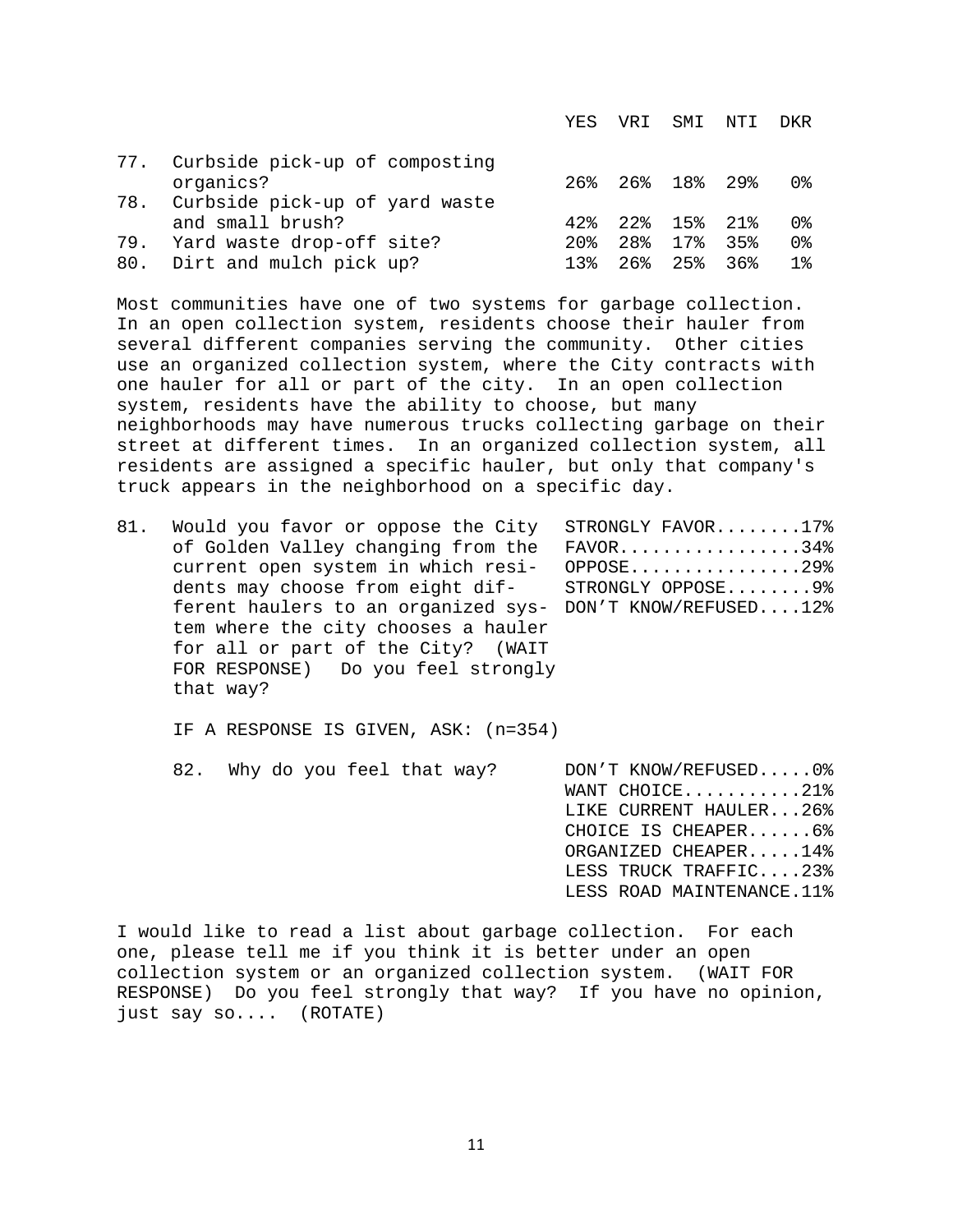STO OPE ORG ST0 DKR

| 83. Cost for street maintenance and upkeep? |  | 5% 40% 31% 16% 9%   |  |
|---------------------------------------------|--|---------------------|--|
| 84. Cost for garbage collection?            |  | 27% 26% 30% 8% 9%   |  |
| 85. Pollution from trucks?                  |  | 18% 23% 27% 23% 10% |  |
| 86. Customer service?                       |  | 17% 33% 26% 10% 15% |  |

Some communities in the metro area have approved ordinances encouraging the reduction of plastic bag use, either by charging fees in stores or a complete plastic bag ban.

| 87. | Would you support or oppose the City STRONGLY SUPPORT17% |  |  |  |                      |  |
|-----|----------------------------------------------------------|--|--|--|----------------------|--|
|     | of Golden Valley doing something SUPPORT47%              |  |  |  |                      |  |
|     | similar? (WAIT FOR RESPONSE) Do                          |  |  |  | $OPPOSE$ 21%         |  |
|     | you feel strongly that way?                              |  |  |  | STRONGLY OPPOSE9%    |  |
|     |                                                          |  |  |  | DON'T KNOW/REFUSED7% |  |

Continuing....

The Golden Valley park system is composed of larger community parks and smaller neighborhood parks, trails, and community athletic fields. Of these facilities, which have you or members of your household used during the past twelve months?

|     |                                        | YES                | NO. | DK.            |
|-----|----------------------------------------|--------------------|-----|----------------|
| 88. | Community and/or neighborhood parks?   | 67%                | 33% | 0%             |
| 89. | Summer concerts and special events?    | 39%                | 61% | 0 <sup>8</sup> |
| 90. | Community athletic fields?             | 29 <sub>8</sub>    | 71% | 0 <sup>8</sup> |
| 91. | Open spaces and natural areas?         | 67%                | 33% | 0 <sup>8</sup> |
| 92. | Outdoor ice rinks?                     | 14%                | 86% | 0 <sup>8</sup> |
| 93. | Brookview Community Center?            | 23                 | 75% | 2 <sup>8</sup> |
| 94. | Davis Community Center at Meadowbrook  |                    |     |                |
|     | School?                                | $21$ $\frac{6}{5}$ | 79% | 1%             |
| 95. | Brookview Park Picnic Shelters?        | $27$ .             | 74% | 0 %            |
| 96. | Tennis courts?                         | 1.3%               | 87% | 0 <sup>8</sup> |
| 97. | Brookview Golf Course and lawnbowling? | 32%                | 68% | 0%             |

For each of the following, please tell me if you or members of your household use it.

|                                |  | YES NO | DKR        |
|--------------------------------|--|--------|------------|
| 98. City sidewalks and trails? |  |        | 72% 28% 0% |

IF "YES" TO ANY QUESTIONS #98-#99, ASK: (n=301)

12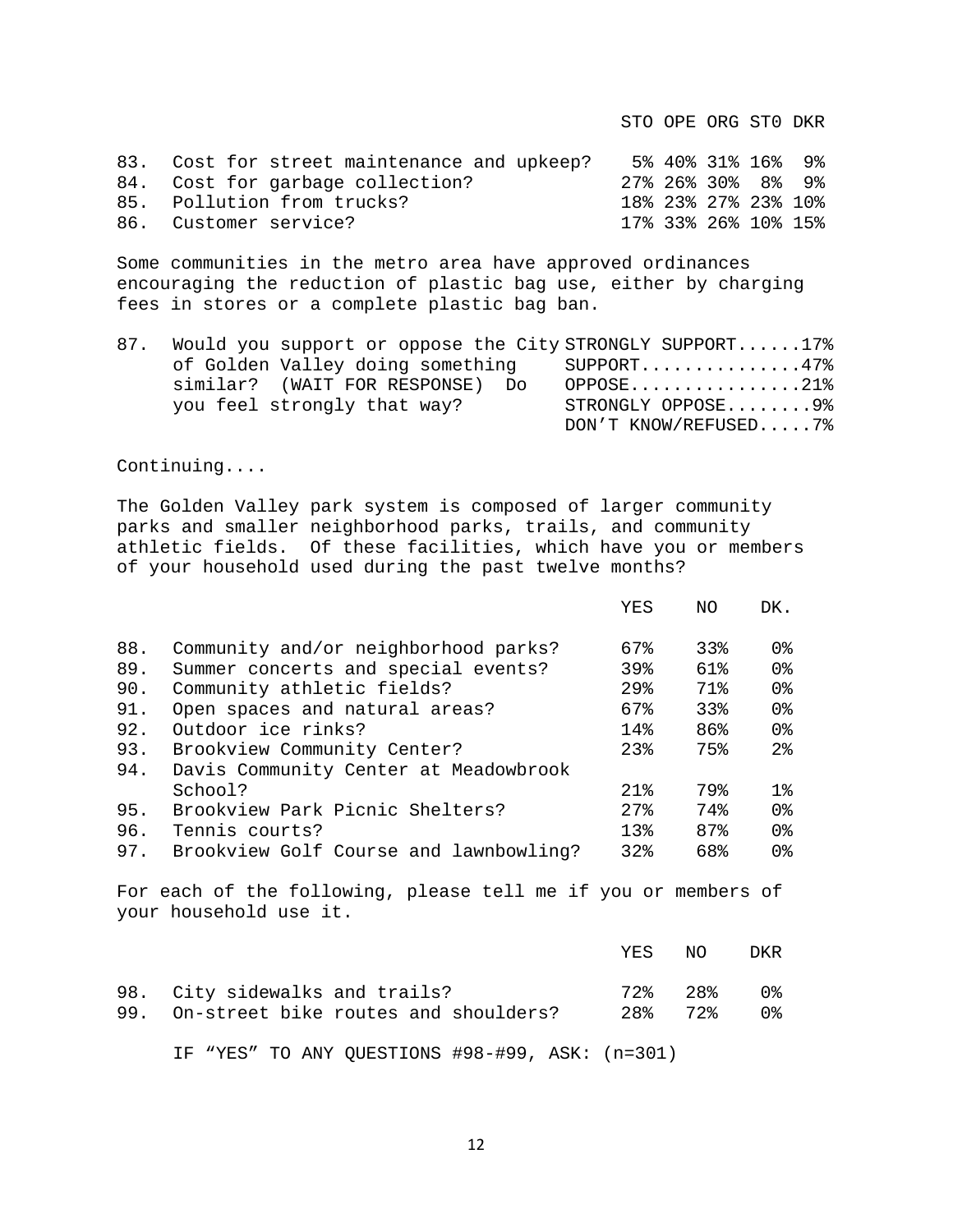For each of the following activities, please tell me if you use the trails, sidewalks and bicycle routes.

|                           | YES  | NΩ  | DKR |
|---------------------------|------|-----|-----|
| 100. Walking or running?  | 95%  | 5%  | በ ≳ |
| 101. Recreational biking? | 36%  | 64% | ∩ຂ  |
| 102. Fitness training?    | 20.8 | 80% | በ ጵ |
| 103. Commuting?           | 18%  | 82  | ∩°  |

104. How would you rate the city's trails EXCELLENT..............14%<br>and sidewalks - excellent, good, GOOD....................81% and sidewalks - excellent, good,<br>only fair or poor? ONLY  $FAIR$ ................5% POOR...................0% DON'T KNOW/REFUSED.....1%

IF "ONLY FAIR" OR "POOR," ASK: (n=20)

105. Why did you rate them as (only fair/poor)?

NOT ENOUGH SIDEWALKS, 70%; NEED MORE LIGHTS, 15%; TRAILS DON'T CONNECT, 15%.

106. If trails and sidewalks in your VERY LIKELY...........20% neighborhood were connected, would SOMEWHAT LIKELY.......51% you be much more likely, somewhat NOT ANY MORE LIKELY...29% more likely or not any more likely DON'T KNOW/REFUSED.....1% to walk or bicycle to where you needed to go?

For each of the following, please tell me if you would strongly support the use of city funding, support, oppose or strongly oppose the use of city funding. (ROTATE)

|      |                                                                                                                                   | STS            | <b>SUP</b> | OPP                  | <b>STO</b> | <b>DKR</b>          |
|------|-----------------------------------------------------------------------------------------------------------------------------------|----------------|------------|----------------------|------------|---------------------|
|      | 107. On-street bicycle lanes?                                                                                                     | ୨ୡ             |            | $36\%$ $34\%$ $20\%$ |            | 2 <sup>8</sup>      |
|      | 108. Off-street trails?                                                                                                           | $22$ $\approx$ |            | 47% 17% 13%          |            | $1\,$               |
|      | 109. Bicycle boulevards on neighborhood<br>streets where pedestrians, bikes<br>and motor vehicles share the road? 27% 27% 32% 14% |                |            |                      |            | 1%                  |
|      | 110. Central community pedestrian plaza<br>replacing Winnetka Avenue, near                                                        |                |            |                      |            |                     |
|      | the creek and library?                                                                                                            | 20%            |            | 35% 23% 15%          |            | 8%                  |
|      | 111. Community gardens?                                                                                                           | 29%            | 43%        | 18%                  | ୨୫         | $1\mathrm{\degree}$ |
| 112. | Tennis courts?                                                                                                                    | 12.8           | 29%        |                      | 37% 21%    | $2\,$               |
|      | 113. Off-leash dog area?                                                                                                          | 27.8           | 40%        | 19%                  | 11%        | 3%                  |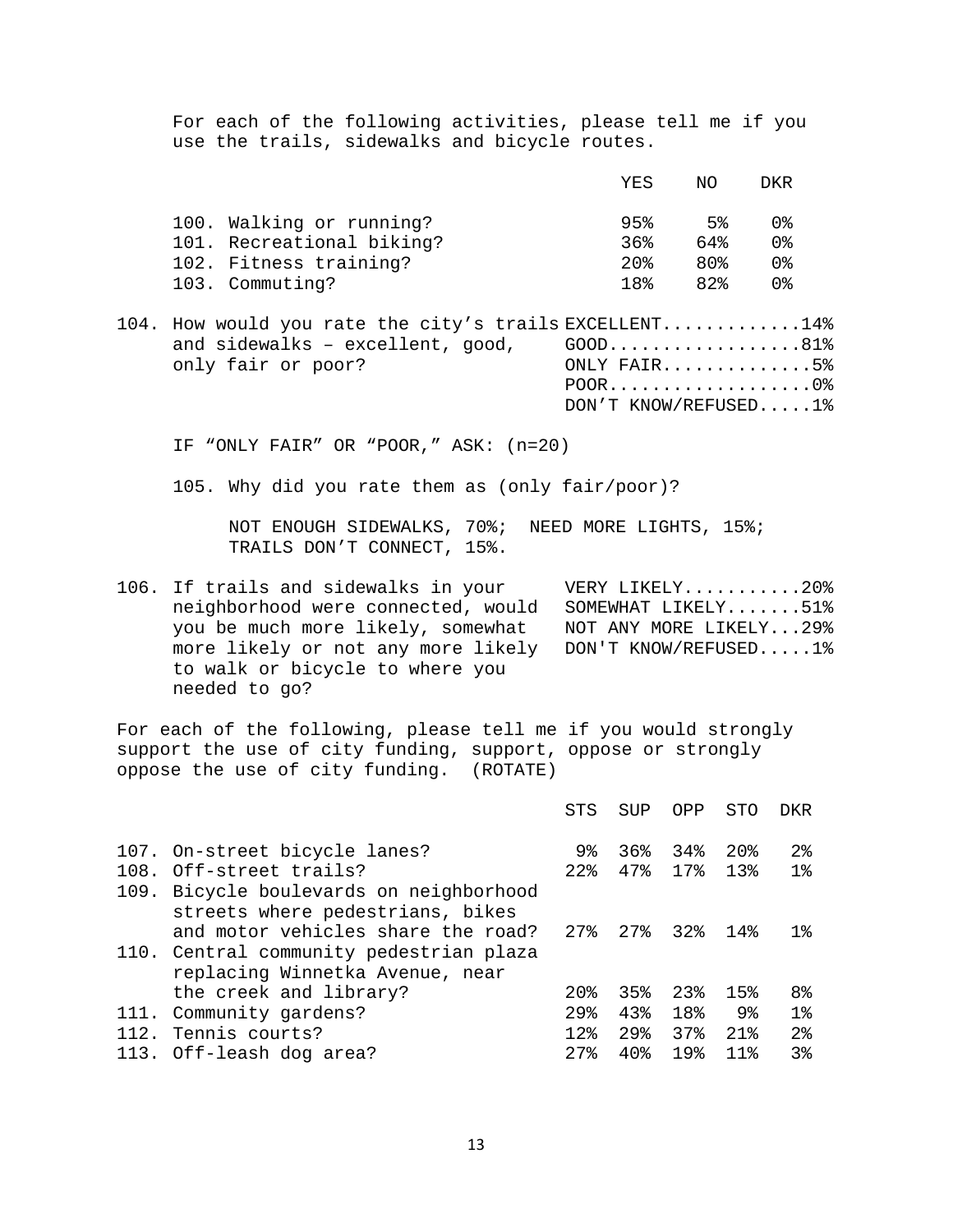The City currently maintains and operates significantly more tennis courts than most neighboring communities. Most of these courts were built in the 1970s and 1980s, and can no longer be maintained for safe use and require complete reconstruction.

114. Which of the following comes<br>closest to your opinion: STATEMENT B............32% closest to your opinion:<br>
A) Fund the replacement of all STATEMENT C...........36% A) Fund the replacement of all STATEMENT C...........36%<br>current tennis court facilities; STATEMENT D..........19% current tennis court facilities; STATEMENT D...........19%<br>B) Reduce the number of tennis DON'T KNOW/REFUSED.....6% B) Reduce the number of tennis courts and reconstruct them; C) Reconstruct courts only needed for community tennis programs; OR D) Do not replace any of the tennis courts?

During the past two years....

115. Have you or members of your house-<br>holds participated in any City of NO......................66% holds participated in any City of NO............................66%<br>Golden Valley park and recreation DON'T KNOW/REFUSED.....0% Golden Valley park and recreation programs?

IF "YES," ASK:

- 116. Which ones? DON'T KNOW/REFUSED.....0% SWIMMING...............6% BASEBALL/SOFTBALL.....15% HOCKEY.................3% SUMMER PROGRAMS.......26% MULTIPLE SPORTS.......18% ARTS/CRAFTS/HOBBY.....14% FITNESS...............10% SENIOR PROGRAMS........7% COMMUNITY EVENTS.......2% 117. Were you satisfied or dis-<br>satisfied with your exper- DISSATISFIED............1% satisfied with your exper-<br>ience? DON'T KNOW/REFUSED.....2% 118. Does the current mix of City park YES...................99%
	- and recreation programming meet  $N0$ ...........................1%<br>the needs of your household? DON'T KNOW/REFUSED.....1% the needs of your household?

IF "NO," ASK: (n=2)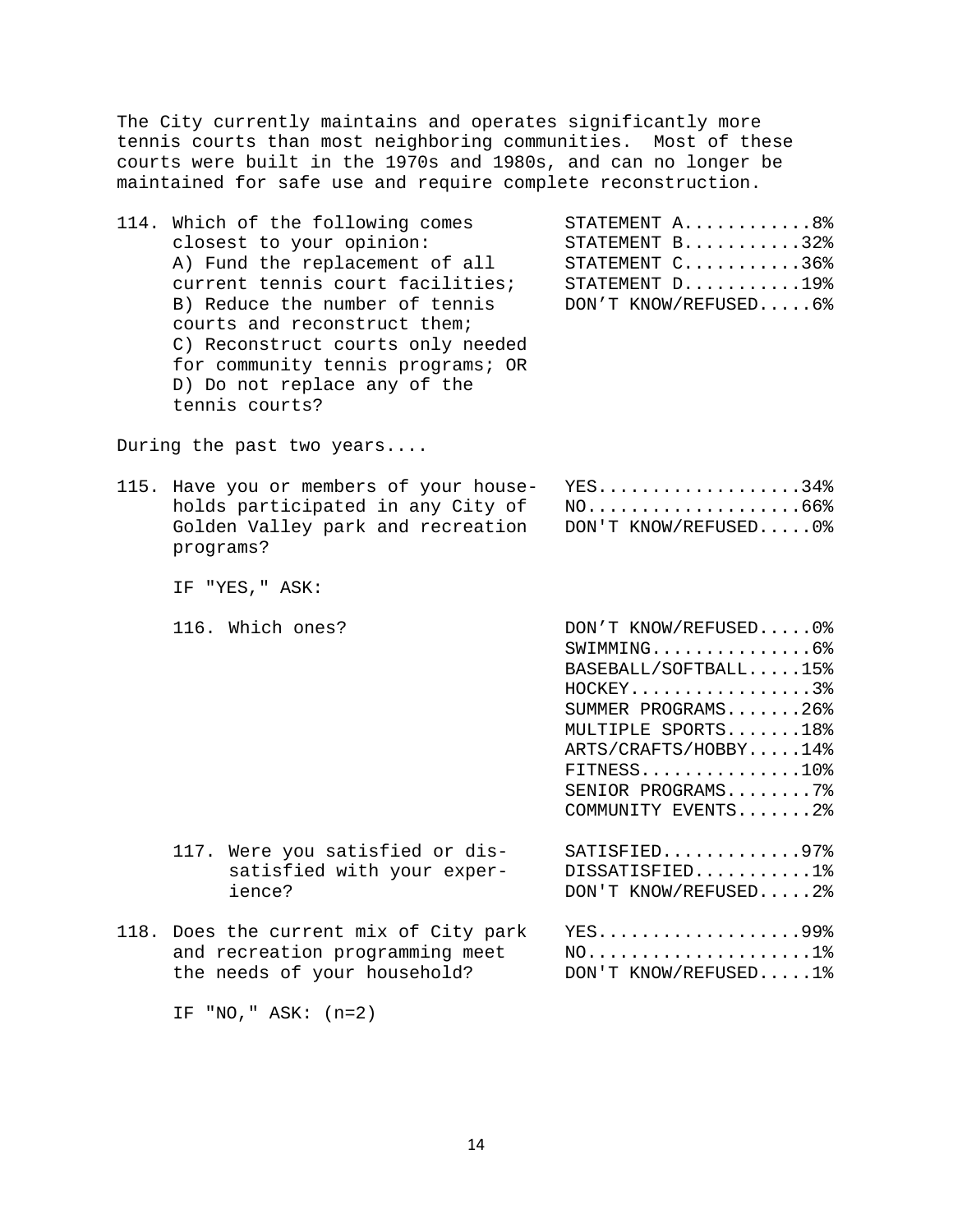| 119. What program(s) do you feel<br>are lacking?                                                                                                                       | SENIOR PROGRAMS50%<br>TEEN PROGRAMS50%                                                                                                   |
|------------------------------------------------------------------------------------------------------------------------------------------------------------------------|------------------------------------------------------------------------------------------------------------------------------------------|
| 120. Do you or members of your household<br>currently leave the city for park<br>and recreation facilities or acti-<br>vities? (IF "YES," ASK:) What<br>would that be? | DON'T KNOW/REFUSED1%<br>$NO. 46%$<br>LAKES/BOATING28%<br>COMMUNITY CENTER 4%<br>$PARKS$ 7%<br>$TRAILS$ 6%<br>GOLF COURSES6%<br>$POOL$ 3% |

Thinking about the environment....

121. What do you think is the most important environmental issue that needs to be addressed in City of Golden Valley?

UNSURE, 9%; NONE, 18%; LITTER, 14%; WATER QUALITY IN LAKES AND PONDS, 9%; AIR POLLUTION, 15%; QUALITY OF DRINKING WATER, 7%; LOSS OF TREES, 2%; PRESEVATION OF NATURAL HABITATS, 4%; HIGH DEER POPULATION, 2%; INVASIVE SPECIES, 3%; LAWN CHEMICAL RUN-OFF, 10%; BACKYARD FIRE PITS, 3%; MOSQUITOS, 2%; SCATTERED, 3%.

| 122. How would you rate the water quality EXCELLENT11% |                      |
|--------------------------------------------------------|----------------------|
|                                                        |                      |
| lands in Golden Valley, would you ONLY FAIR10%         |                      |
| say the water quality is excellent, POOR3%             |                      |
| good, only fair or poor?                               | DON'T KNOW/REFUSED2% |
|                                                        |                      |

123. How concerned are you about invasive VERY CONCERNED........10% species, such as buckthorn, emerald SOMEWHAT CONCERNED....44% ash borer and garlic mustard in the NOT TOO CONCERNED.....32% City of Golden Valley – very con- NOT AT ALL CONCERNED..15% cerned, somewhat concerned, not too DON'T KNOW/REFUSED.....0% concerned or not at all concerned?

Moving on...

| 124. How would you rate the ease of<br>getting from place to place within<br>the City of Golden Valley -- ex-<br>cellent, good, only fair or poor? | $EXCELLENT$ 15%<br>$GOOD$ 78%<br>ONLY FAIR7%<br>$POOR$ 1%<br>DON'T KNOW/REFUSED0% |
|----------------------------------------------------------------------------------------------------------------------------------------------------|-----------------------------------------------------------------------------------|
| 125. Do you leave Golden Valley on a<br>reqular or daily basis?                                                                                    | YES52%<br>$NO. 27$<br>NOT EMPLOYED/RETIRED22%<br>DON'T KNOW/REFUSED0%             |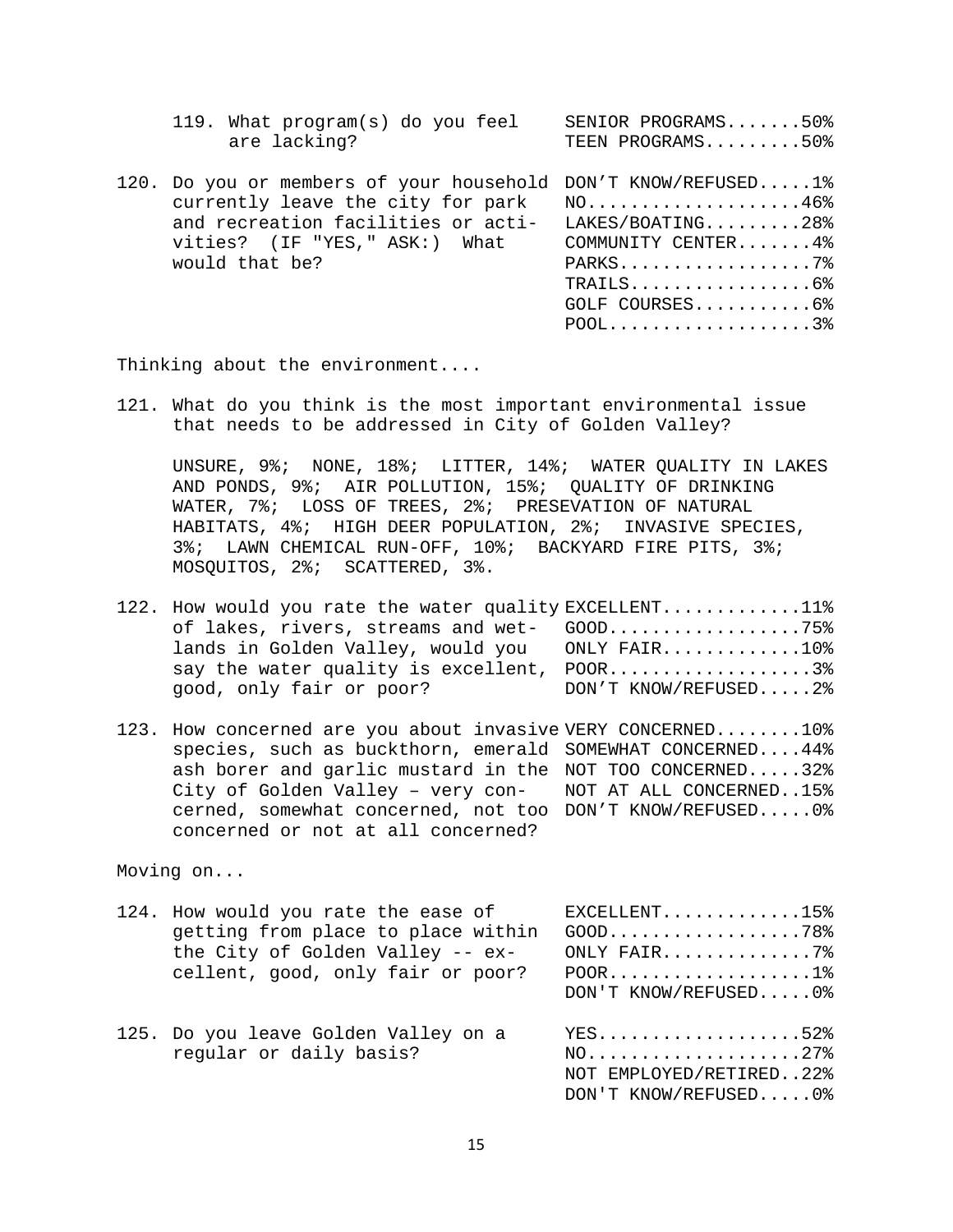IF "YES," ASK: (n=208)

- 126. How do you normally commute to DRIVE ALONE...........87% to work -- drive alone, ride VAN OR CAR POOL.......11%<br>ride in a van or car pool, BUS....................2% ride in a van or car pool, take the bus near home or from WALK/BIKE..............1% a park and ride lot, or walk or bike?
- 127. Have you used public transporta- YES...................28% tion during the past two years? DON'T KNOW/REFUSED.....0%

IF "YES," ASK: (n=114)

128. How would you rate your ex- EXCELLENT.............15% perience -- excellent, good,<br>only fair or poor? ONLY  $FAIR$ ................5% POOR...................1% DON'T KNOW/REFUSED.....0%

IF "NO," ASK: (n=286)

129. Why don't you use public transportation?

PREFER TO DRIVE, 79%; NOT CONVENIENT, 5%; ROUTES DON'T GO WHERE NEEDED, 2%; HEALTH ISSUES/DISABLED, 8%; NOT SAFE, 3%; DOESN'T FIT WORK SCHEDULE, 2%.

As you may know, the Metro Blue Line Light Rail line was approved to run from downtown Minneapolis to Brooklyn Park with a stop near Theodore Wirth Park. It is scheduled to open in 2021.

| 130. How likely will you or members of               | VERY LIKELY5%         |
|------------------------------------------------------|-----------------------|
| your household be to use the Metro                   | SOMEWHAT LIKELY18%    |
| Blue Line when it is operational - NOT TOO LIKELY27% |                       |
| very likely, somewhat likely, not                    | NOT AT ALL LIKELY 49% |
| too likely or not at all likely?                     | DON'T KNOW/REFUSED1%  |
|                                                      |                       |

IF "VERY LIKELY" OR "SOMEWHAT LIKELY," ASK: (n=90)

| 131. How will you get to the light WALK20%  |                      |
|---------------------------------------------|----------------------|
| rail station - walk, bike, use BIKE23%      |                      |
| a bus, be dropped off or use a USE A BUS13% |                      |
| park and ride lot?                          | DROPPED OFF21%       |
|                                             | PARK AND RIDE LOT21% |
|                                             | DON'T KNOW/REFUSED1% |
|                                             |                      |

If bus rapid transit were available along Highway 55.....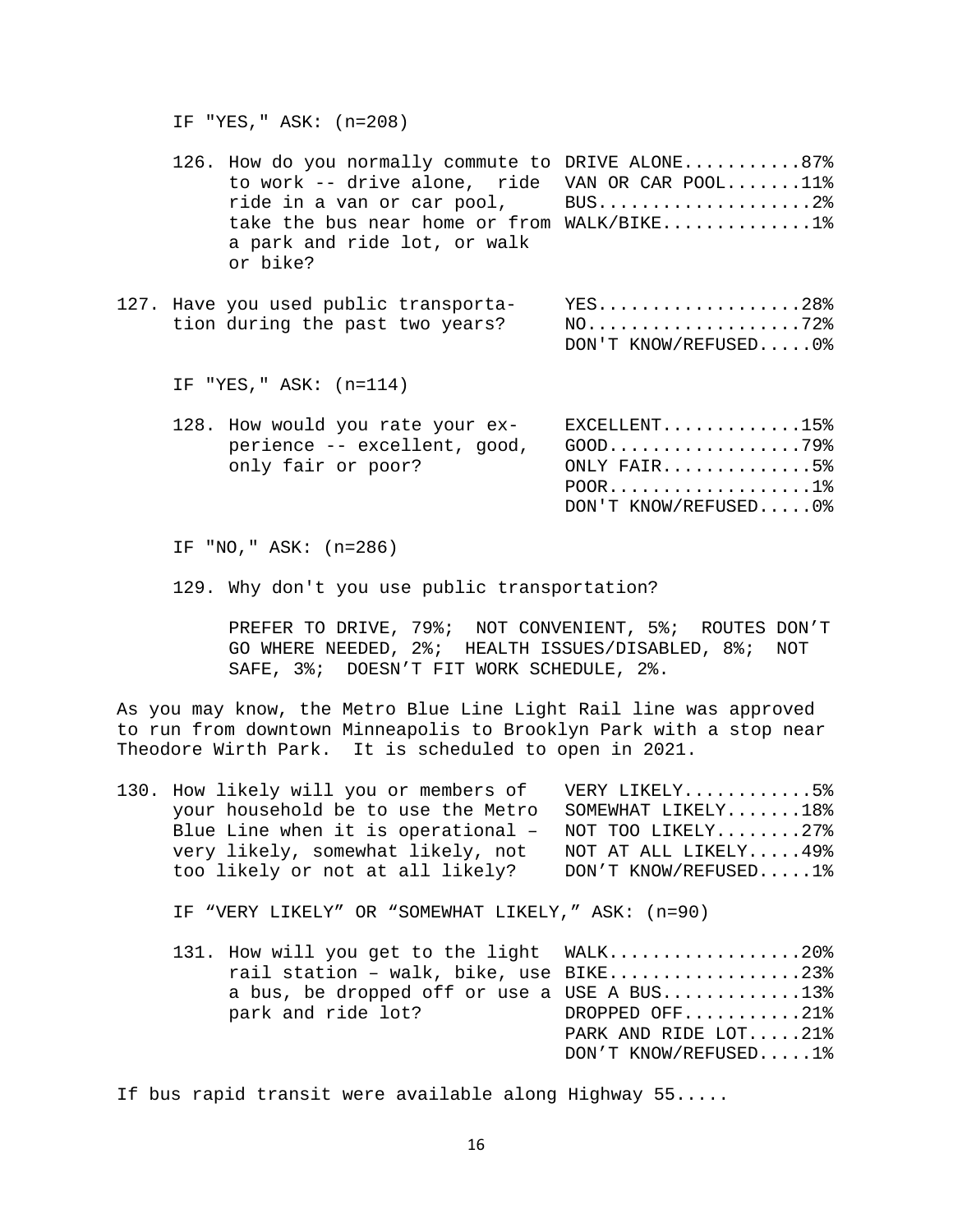132. How likely would you or members of VERY LIKELY............4% your household be to use this ser- SOMEWHAT LIKELY.......26% vice – very likely, somewhat likely, NOT TOO LIKELY........19% not too likely or not at all likely? NOT AT ALL LIKELY.....50% DON'T KNOW/REFUSED.....2%

Changing topics....

- 133. Other than voting, do you feel YES...................71% that if you wanted to, you could NO ...................23% have a say about the way the City of Golden Valley runs things?
- 134. How much do you feel you know A GREAT DEAL.............9%<br>about the work of the Mayor and A FAIR AMOUNT.........50% about the work of the Mayor and A FAIR AMOUNT..........50%<br>City Council -- a great deal, a WERY LITTLE...........33% City Council -- a great deal, a VERY LITTLE............33%<br>fair amount, very little, or none NONE AT ALL............8% fair amount, very little, or none<br>at all?
- 135. From what you know, do you approve STRONGLY APPROVE........8%<br>or disapprove of the job the Mayor APPROVE...............77% or disapprove of the job the Mayor APPROVE...............77%<br>and City Council are doing? (WAIT DISAPPROVE.............9% and City Council are doing? (WAIT DISAPPROVE..............9%<br>FOR RESPONSE) And do you feel STRONGLY DISAPPROVE....2% FOR RESPONSE) And do you feel<br>strongly that way? DON'T KNOW/REFUSED.....5%

IF A JUDGMENT IS GIVEN, ASK: (n=380)

- 136. Could you tell me why you both DON'T CONTROLLER TO A THE REFUSED. The DON'T CONTROLLER TO A TH feel that way? Good Good Communications of Good Communications of Good Communications of Good Communications of Good Communications of Good Communications of Good Communications of Good Communications of Good Communication
- 137. How much first hand contact have QU<br>vou had with the Golden Valley you had with the Golden Valley SOME.<br>City staff -- quite a lot, some, VI City staff  $-$ - quite a lot, some, very little, or none? NONE.
- 138. From what you have heard or seen, EXCELLENT.............12% how would you rate the job per- GOOD..................75% formance of the Golden Valley ONLY FAIR..............7% City staff -- excellent, good,<br>only fair, or poor? DON'T KNOW/REFUSED.....6%

IF A JUDGMENT IS GIVEN, ASK: (n=377)

| TI II OODGFILINI ID GIVLIN, INK' (II-JOO)                                                                                            |                                                                                                                                                                    |
|--------------------------------------------------------------------------------------------------------------------------------------|--------------------------------------------------------------------------------------------------------------------------------------------------------------------|
| 136. Could you tell me why you<br>feel that way?                                                                                     | DON'T KNOW/REFUSED0%<br>GOOD JOB40%<br>LISTEN18%<br>$NO$ PROBLEMS32%<br>POOR JOB1%<br>$DOM'T$ LISTEN6%<br>POOR SPENDING2%                                          |
| 137. How much first hand contact have<br>you had with the Golden Valley<br>City staff -- quite a lot, some,<br>very little, or none? | QUITE A LOT4%<br>$SOME \ldots \ldots \ldots \ldots \ldots 48\%$<br>VERY LITTLE37%<br>$\text{NONE} \ldots \ldots \ldots \ldots \ldots 11\%$<br>DON'T KNOW/REFUSED1% |

DON'T KNOW/REFUSED.....0%

| EXCELLENT12 |  |  |  |  |  |  |
|-------------|--|--|--|--|--|--|
| $GOOD$ 75   |  |  |  |  |  |  |
| ONLY FAIR7  |  |  |  |  |  |  |
| $POOR$ 1    |  |  |  |  |  |  |
|             |  |  |  |  |  |  |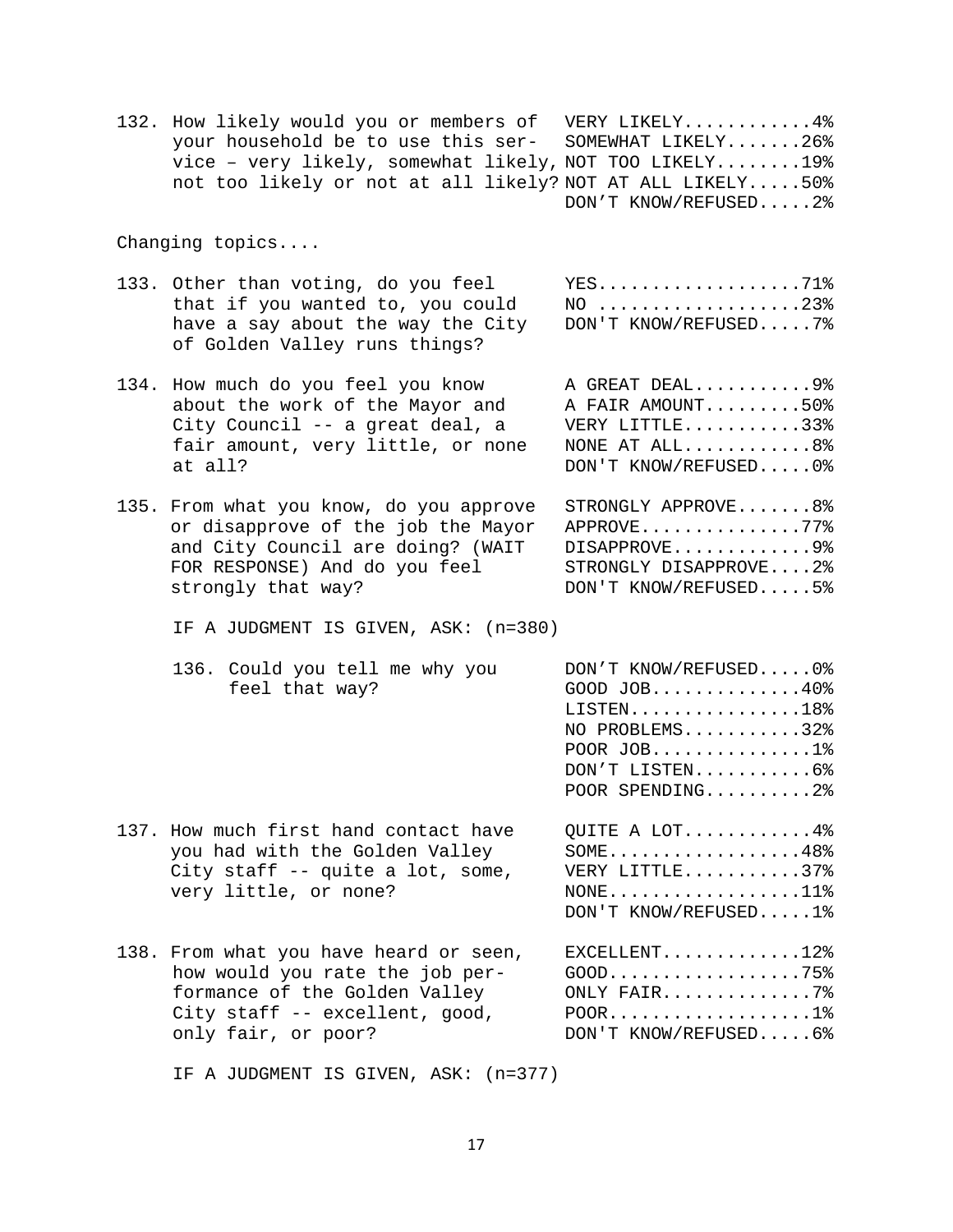| 139. Could you tell me why you<br>feel that way? |  | DON'T KNOW/REFUSED0%<br>GOOD JOB35%<br>$LISTEN$ 17%<br>NO PROBLEMS28%<br>DON'T LISTEN4%<br>POOR SPENDING3%<br>$HELPFUL$ 13% |  |
|--------------------------------------------------|--|-----------------------------------------------------------------------------------------------------------------------------|--|
|                                                  |  |                                                                                                                             |  |

Elections for the Mayor and City Council are held in odd-numbered<br>years, to increase the focus on local issues and candidates. The years, to increase the focus on local issues and candidates. City could change the elections to even-numbered years when voter turnout is higher and as well as providing cost savings to the City.

| 140. Would you favor or oppose changing     | STRONGLY FAVOR14%     |
|---------------------------------------------|-----------------------|
| to even-numbered years for city             | FAVOR53%              |
| elections? (WAIT FOR RESPONSE) Do OPPOSE18% |                       |
| you feel strongly that way?                 | STRONGLY OPPOSE0%     |
|                                             | DON'T KNOW/REFUSED15% |

Moving on......

|  | 141. What is your principal source of in-DON'T KNOW/REFUSED0% |  |  |                    |  |
|--|---------------------------------------------------------------|--|--|--------------------|--|
|  | formation about Golden Valley City NOTHING5%                  |  |  |                    |  |
|  | Government and its activities?                                |  |  | CITY NEWSLETTER56% |  |
|  |                                                               |  |  | CITY WEBSITE12%    |  |
|  |                                                               |  |  | LOCAL NEWSPAPER13% |  |
|  |                                                               |  |  | WORD OF MOUTH5%    |  |
|  |                                                               |  |  | CABLE TELEVISION3% |  |
|  |                                                               |  |  | $STAR$ TRIBUNE6%   |  |
|  |                                                               |  |  |                    |  |

 $\texttt{SCATTERED} \dots \dots \dots \dots \dots 1\$ 

| 142. How would you prefer to receive in- DON'T KNOW/REFUSED1%<br>formation about Golden Valley City<br>Government and its activities? | $NOTHING.$ 4%<br>CITY NEWSLETTER48%<br>CITY WEBSITE13%<br>LOCAL NEWSPAPER12%<br>WORD OF MOUTH1%<br>CABLE TELEVISION2%<br>STAR TRIBUNE4% |
|---------------------------------------------------------------------------------------------------------------------------------------|-----------------------------------------------------------------------------------------------------------------------------------------|
|                                                                                                                                       | $E-MAIL$ 13%<br>$SCATTERED$ 1%                                                                                                          |
| 143. During the past year, did you                                                                                                    | YES82%                                                                                                                                  |

receive the "Golden Valley City MO ....................18%<br>News," the City's newsletter? DON'T KNOW/REFUSED.....0% News," the City's newsletter?

IF "YES," ASK: (n=329)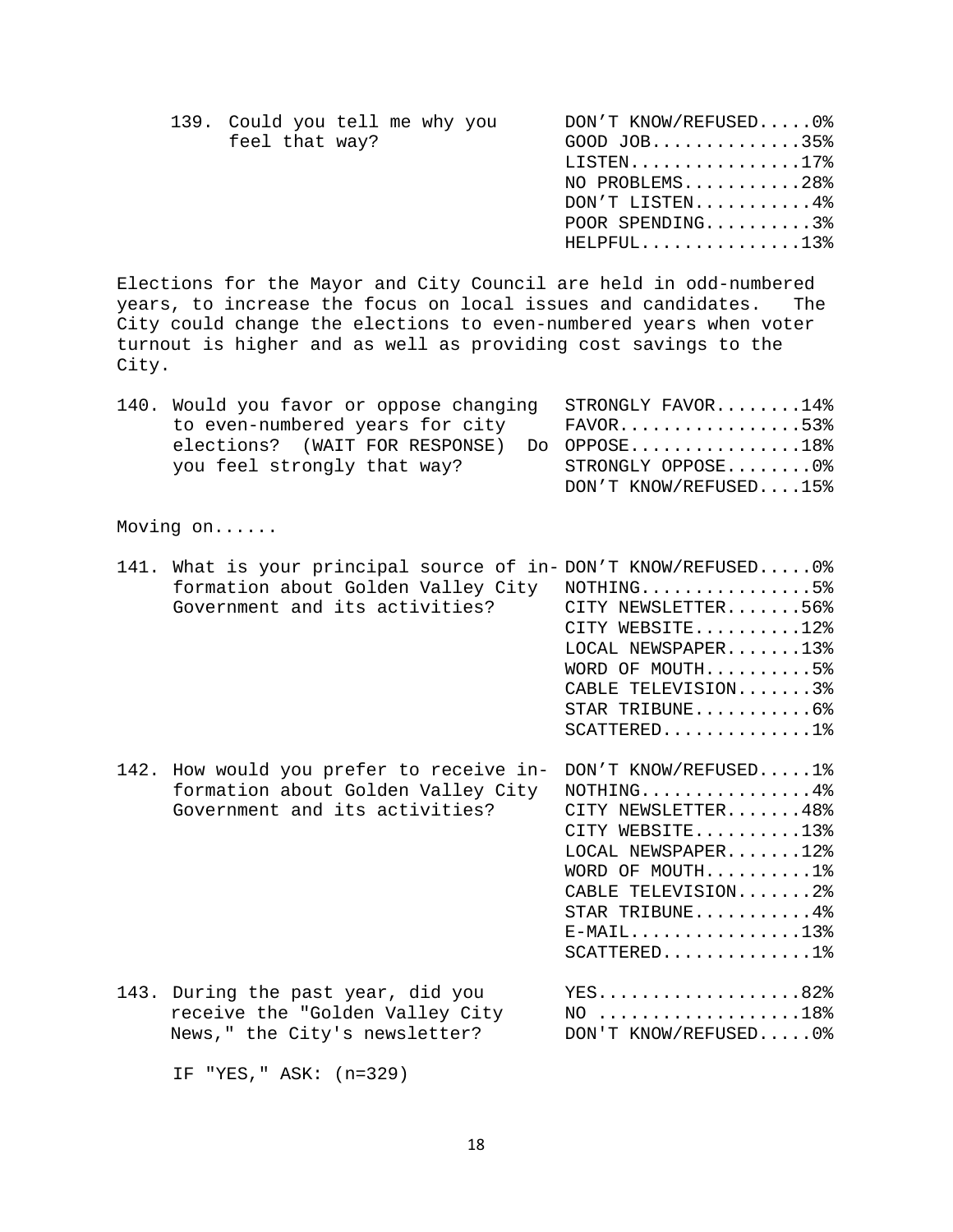|      |                                                                                                                           |                        | 144. Do you or any members of your<br>household regularly read it?                                                                     | YES84%<br>$NO$ 16%<br>DON'T KNOW/REFUSED0%                                                                                                                                       |  |  |  |  |  |
|------|---------------------------------------------------------------------------------------------------------------------------|------------------------|----------------------------------------------------------------------------------------------------------------------------------------|----------------------------------------------------------------------------------------------------------------------------------------------------------------------------------|--|--|--|--|--|
|      |                                                                                                                           | IF "YES," ASK: (n=277) |                                                                                                                                        |                                                                                                                                                                                  |  |  |  |  |  |
|      |                                                                                                                           |                        | 145. How would you rate the<br>content of the newslet-<br>ter -- excellent, good,<br>only fair, or poor?                               | EXCELLENT27%<br>$GOOD$ 68%<br>ONLY FAIR5%<br>$POOR$ 0%<br>DON'T KNOW/REFUSED0%                                                                                                   |  |  |  |  |  |
|      |                                                                                                                           |                        | 146. How would you rate the<br>format and appearance of<br>the newsletter -- excel-<br>lent, good, only fair,<br>or poor?              | EXCELLENT24%<br>$GOOD$ 70%<br>ONLY $FAIR$ 5%<br>$POOR$ 0%<br>DON'T KNOW/REFUSED0%                                                                                                |  |  |  |  |  |
|      |                                                                                                                           |                        | 147. Are there any changes or<br>improvements you would<br>make to the City's news-<br>letter?                                         | DON'T KNOW/REFUSED1%<br>$\text{NONE} \ldots \ldots \ldots \ldots \ldots 57\%$<br>MORE DETAILS20%<br>BUDGET INFORMATION13%<br>PARKS AND REC2%<br>CITY COUNCIL3%<br>$SCATTERED$ 3% |  |  |  |  |  |
| 148. |                                                                                                                           |                        | Do you receive and read the New<br>Hope/Golden Valley Sun Post news-<br>paper? (IF "YES," ASK:) Do you<br>read the city legal notices? | $NO. 24%$<br>$YES/YES$ 42%<br>$YES/NO$ 34%<br>DON'T KNOW/REFUSED0%                                                                                                               |  |  |  |  |  |
| 149. | How would you prefer to receive city NEWSPAPER20%<br>legal notices - newspaper, news-<br>letter, website, e-mail or text? |                        |                                                                                                                                        | NEWSLETTER47%<br>$WEBSITE$ 9%<br>$E-MAIL$ 18%<br>$\tt{TEXT}$ 6%<br>DON'T KNOW/REFUSED0%                                                                                          |  |  |  |  |  |
| 150. |                                                                                                                           |                        | Does your household currently sub-<br>scribe to cable television, sat-<br>ellite television or neither?                                | $CABLE$ 49%<br>$SATELLITE$ 37%<br>NEITHER15%<br>DON'T KNOW/REFUSED0%                                                                                                             |  |  |  |  |  |

IF "CABLE," ASK: (n=195)

 I would like to read you a short list of programs shown on Golden Valley Government Channels. For each one, please tell me if you frequently watch it, occasionally watch it, or do not watch it.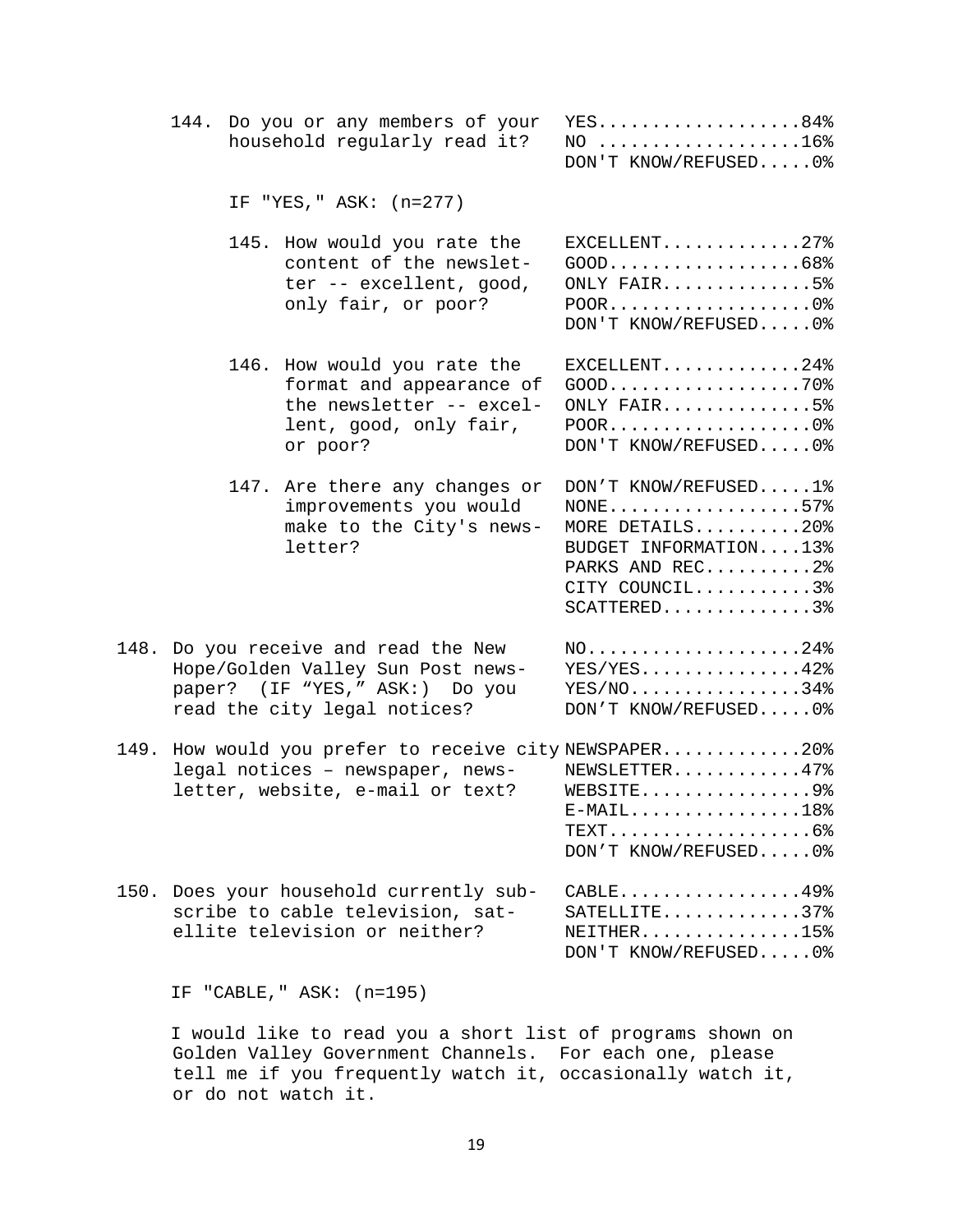|        |          |                                                                                                                                                                                            |                                                                                       | FRQ                                                     | OCC    | DNT | <b>DKR</b>                                                                                       |  |
|--------|----------|--------------------------------------------------------------------------------------------------------------------------------------------------------------------------------------------|---------------------------------------------------------------------------------------|---------------------------------------------------------|--------|-----|--------------------------------------------------------------------------------------------------|--|
|        |          | 151. Bulletin Board listing of<br>meetings, events and                                                                                                                                     |                                                                                       |                                                         |        |     |                                                                                                  |  |
|        |          | information?<br>152. Live or taped re-broadcasts                                                                                                                                           |                                                                                       | 3%                                                      | 30%    | 67% | 0%                                                                                               |  |
|        |          | of City Council meetings?<br>153. City programming, such as<br>the State of the City, Mayor                                                                                                |                                                                                       | 11%                                                     | $20\%$ | 70% | 0%                                                                                               |  |
|        |          | Minutes and city videos?                                                                                                                                                                   |                                                                                       | 8%                                                      | 26%    | 66% | 0%                                                                                               |  |
| place? |          | 154. Do you have access to the Internet<br>at home only, at work only, at<br>both home and work, or at neither                                                                             |                                                                                       |                                                         |        |     | HOME ONLY27%<br>WORK ONLY2%<br>BOTH HOME AND WORK45%<br>NEITHER PLACE26%<br>DON'T KNOW/REFUSED0% |  |
|        |          |                                                                                                                                                                                            |                                                                                       | IF "HOME, ""WORK, " OR "BOTH, " IN #154, ASK: $(n=296)$ |        |     |                                                                                                  |  |
|        | website? | 155. Have you accessed the City's                                                                                                                                                          |                                                                                       |                                                         |        |     | YES63%<br>$NO. 37%$<br>DON'T KNOW/REFUSED0%                                                      |  |
|        |          | IF "YES," ASK: (n=186)                                                                                                                                                                     |                                                                                       |                                                         |        |     |                                                                                                  |  |
|        |          | 156. How would you rate the<br>city's website -- excel-<br>lent, good, only fair,<br>or poor?                                                                                              |                                                                                       |                                                         |        |     | $EXCELLENT$ 23%<br>$GOOD$ 68%<br>ONLY FAIR9%<br>$POOR$ 1%<br>DON'T KNOW/REFUSED0%                |  |
|        |          | 157. Were you able to find<br>what you were looking<br>for?                                                                                                                                |                                                                                       |                                                         |        |     | YES95%<br>$NO. 5$<br>DON'T KNOW/REFUSED1%                                                        |  |
|        |          | streaming city meetings and<br>(IF "YES," ASK:) Have you<br>viewed a city meeting or pro-<br>gram on the website?                                                                          | 158. Are you aware the City is web- NO36%<br>programs on the city's website?YES/NO40% |                                                         |        |     | $YES/YES$ 25%<br>DON'T KNOW/REFUSED0%                                                            |  |
|        |          | 159. Are you aware the city pro-<br>vides e-mail updates to resi-<br>dents who subscribe for the<br>service called "GV Direct<br>Connect?" (IF "YES, " ASK:)<br>Do you currently subscribe |                                                                                       |                                                         |        |     | $YES/YES$ 19%<br>$YES/NO$ 46%<br>$NO.$ 36%<br>DON'T KNOW/REFUSED0%                               |  |

to this service?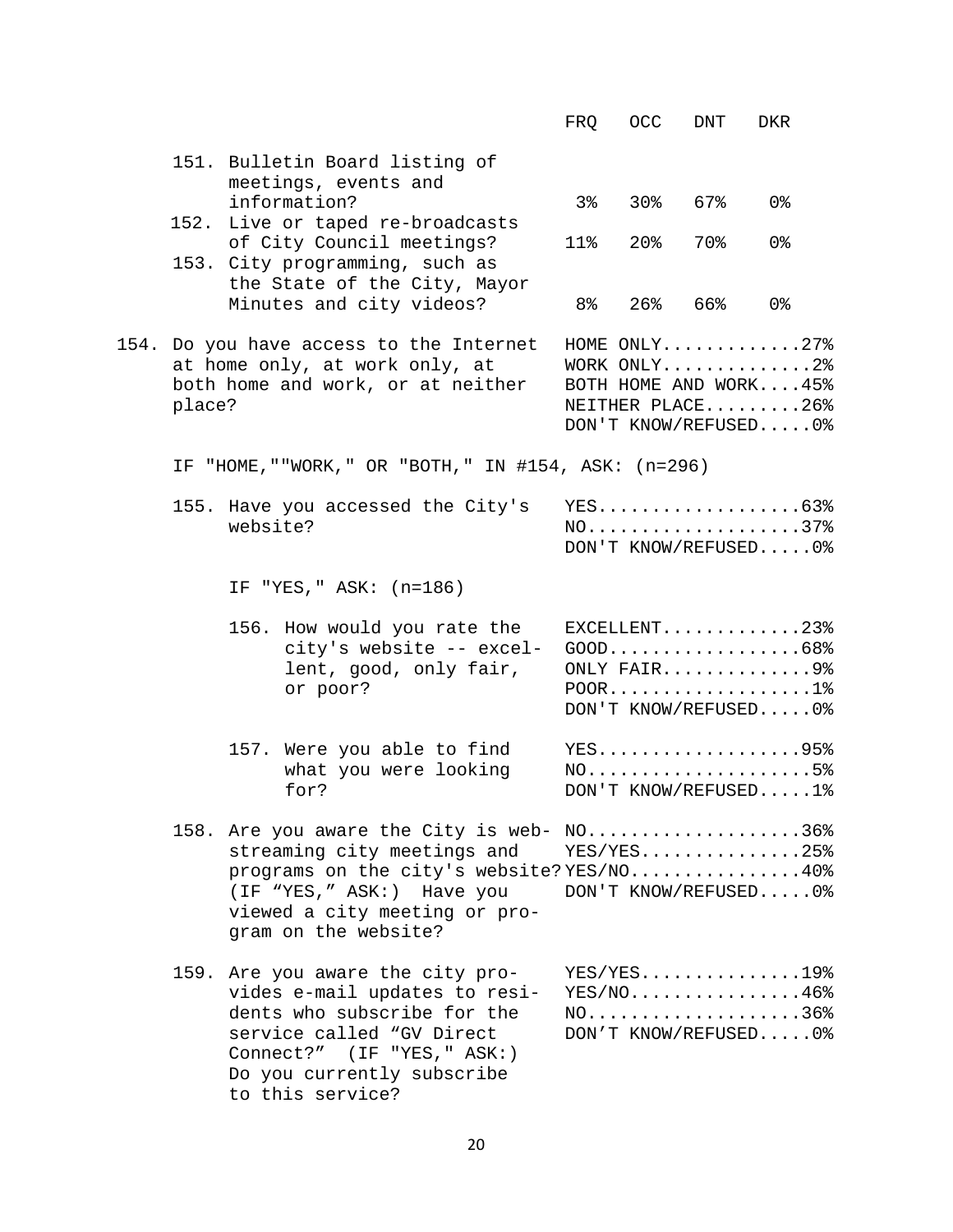I would like to ask you about social media sources. For each one, tell me if you currently use that source of information; then, for each one you currently use, tell me if you would be likely or unlikely to use it to obtain information about the City of Golden Valley.

|           | NOT                                                                                   | USE                | USE             | DK/            |
|-----------|---------------------------------------------------------------------------------------|--------------------|-----------------|----------------|
|           | USE                                                                                   | LIK                | NLK             | <b>REF</b>     |
|           |                                                                                       |                    |                 |                |
|           |                                                                                       |                    |                 | 0%             |
|           | 62%                                                                                   | 18%                | 20 <sub>8</sub> | 0 <sup>8</sup> |
|           | 47%                                                                                   | 25%                | 28%             | 0 <sup>8</sup> |
|           | 78%                                                                                   | 9 <sub>8</sub>     | 13 <sup>8</sup> | $1\,$          |
|           | 74%                                                                                   | 8 <sup>°</sup>     | 17.8            | 0 <sup>8</sup> |
| Snapchat? | 62%                                                                                   | $12$ $\circ$       | 26%             | 0%             |
|           | 160. Facebook?<br>161. Twitter?<br>162. YouTube?<br>163. Podcasts?<br>164. Instagram? | $22$ $\frac{8}{3}$ | 45%             | 33%            |

Now, just a few more questions for demographic purposes....

Could you please tell me how many people in each of the following age groups live in your household.

| 166. Persons 55 or over? |  |  |                   |  |
|--------------------------|--|--|-------------------|--|
|                          |  |  | ONE $12\$         |  |
|                          |  |  | TWO OR MORE $27\$ |  |

IF SENIORS ARE PRESENT, ASK: (n=155)

167. Have any household members YES...................27% participated in any senior <br>programs offered by the City DON'T KNOW/REFUSED.....0% programs offered by the City of Golden Valley?

IF "YES," ASK: (n=42)

|  | $168.$ How would you rate that EXCELLENT24%   |
|--|-----------------------------------------------|
|  |                                               |
|  | $\alpha$ qood, only fair or poor? ONLY FAIR2% |
|  | POOR0%                                        |
|  |                                               |

DON'T KNOW/REFUSED.....0%

169. Do you feel there are any DON'T KNOW/REFUSED....12% programs lacking or miss- NO......................76% ing? (IF "YES," ASK:) CARD LEAGUES..........12% What are they?